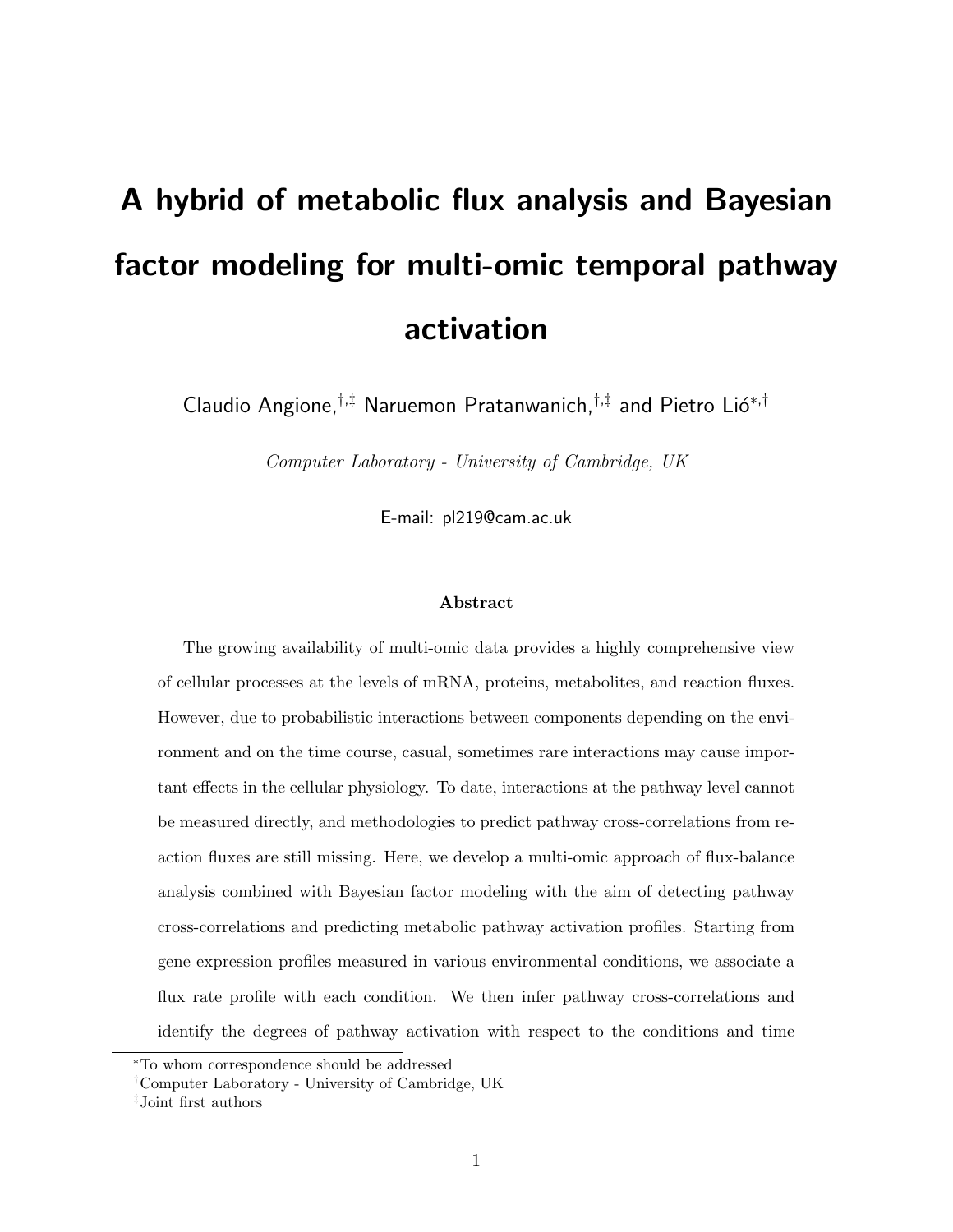course using Bayesian factor modeling. We test our framework on the most recent metabolic reconstruction of *Escherichia coli* in both static and dynamic environments, thus predicting the functionality of particular groups of reactions and how it varies over time. In a dynamic environment, our method can be readily used to characterize the temporal progression of pathway activation in response to given stimuli.

## Keywords

Multi-omics, Flux Balance Analysis, Escherichia coli, Bayesian factor modeling, Pathway correlation, Temporal pathway activation

## 1 Introduction

The recent availability of high-throughput data regarding multiple layers of biological organization ("omics") allows mapping cellular processes at the levels of mRNA, proteins, and metabolites. Analogously, the growing number of defined pathways, where reactions are classified into groups, allows us to better understand the particular functionality achieved by a series of reactions. To date, the study of interactions between pathways taken as single entities has been already applied to genes through gene expression analysis  $(1)$ . Such interactions, also known as pathway cross-correlations, are important to produce appropriate response to external stimuli, and are assumed to be the underlying mechanism describing the response to dynamic environments. This suggests that studying biological systems requires a holistic approach that takes the concerted activities of molecules into account  $(2)$ . Previous studies inferred cross-correlations from gene expression data  $(3-5)$  and others from protein-protein networks  $(6)$ . Another recent study applied a Bayesian network inference to identify causal relationships among the most influential reactions  $(7)$ . However, methods to infer cross-correlations between pathways from reaction fluxes, and therefore making use of the metabolism and its reaction-pathway associations, are still missing.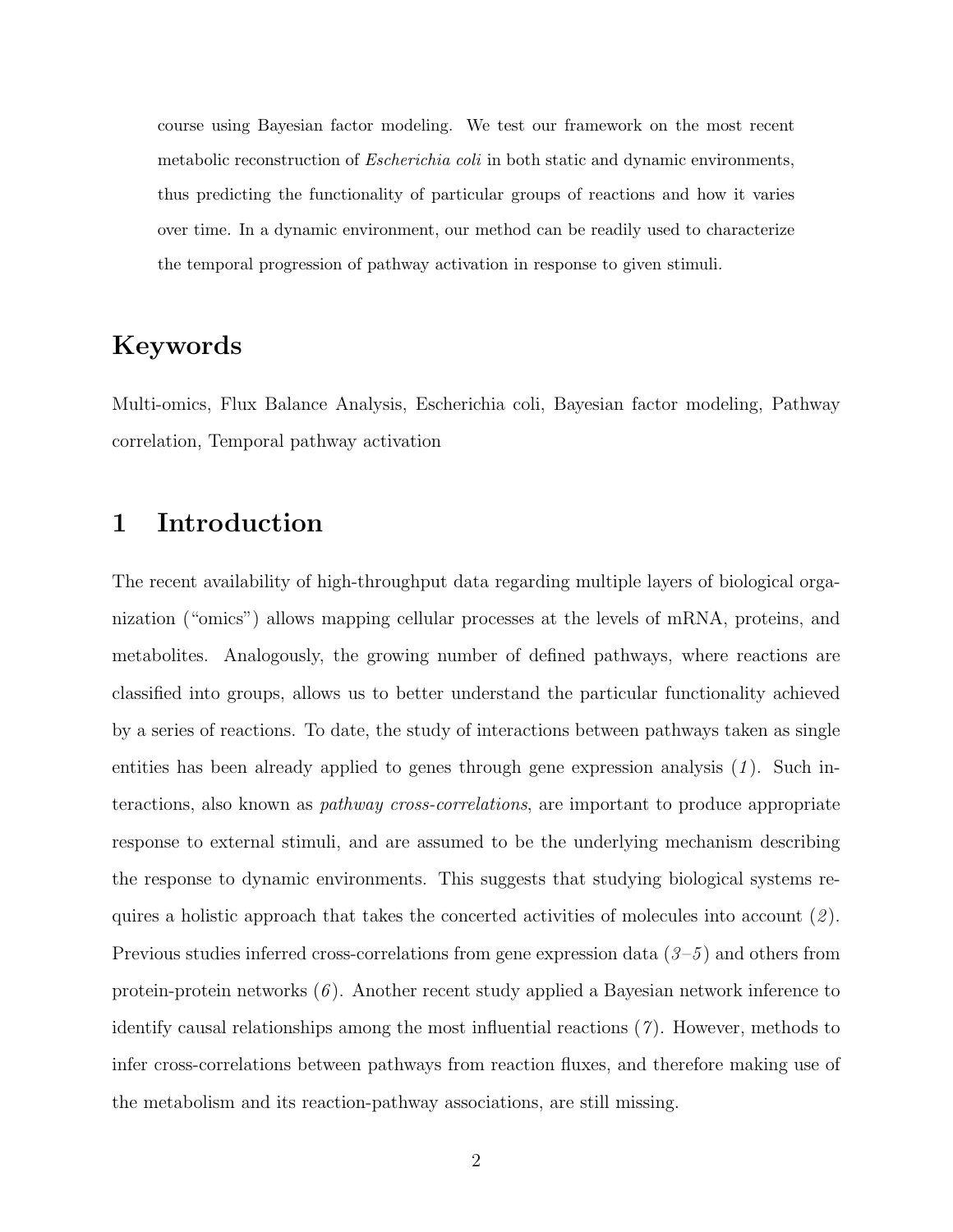In the last 25 years, high-quality genome-scale reconstructions of metabolic networks have been combined with constraint-based optimization in order to analyze microorganisms at steady state. To improve the predicting capability of a metabolic model, one can include multiple 'omic' layers, such as gene expression, codon usage, protein abundance, and the interaction between these layers. The interdependence among gene expression levels, protein production and growth rate has been analyzed thoroughly by Scott et al.  $(8)$ , highlighting a linear relation between the RNA-protein ratio and the growth rate of the bacterium. Other methodologies regarding how to improve the model predictions by means of gene expression have been recently proposed  $(9)$ .

Arguably, flux-balance analysis (FBA) is the most widely used constraint-based technique to predict flux distributions and network capabilities in large biochemical networks  $(10)$ . FBA has proved useful thanks to its ability to handle large networks: it requires information about biochemical reactions and stoichiometric coefficients, but does not involve kinetic parameters. This makes it well suited to studies that enumerate and characterize perturbations such as different substrates or genetic interventions (e.g. knockouts) leading to obligatory coupling between the growth rate and the production of a desired metabolite (11 ). Recently, more than 1000 prokaryotic genomes have been fully sequenced, thus allowing FBA models to incorporate also information on enzymes and genome, including the relationships among genes, proteins and reactions (GPR mapping). To date, more than 90 genome-wide metabolic reconstructions have been published (12 ).

In this study, we propose a methodology to predict the cellular response to environmental conditions from a pathway-based perspective. The classification of metabolic reactions into pathways allows us to understand or predict the functionality of particular groups of reactions under given growth conditions. However, since the interactions at the pathway level cannot be measured directly, we propose to apply a hierarchical Bayesian framework, which supports latent variable models in order to take pathway information into account  $(5)$ . We focus on the cellular activity of *Escherichia coli* on the genomic, fluxomic and pathway levels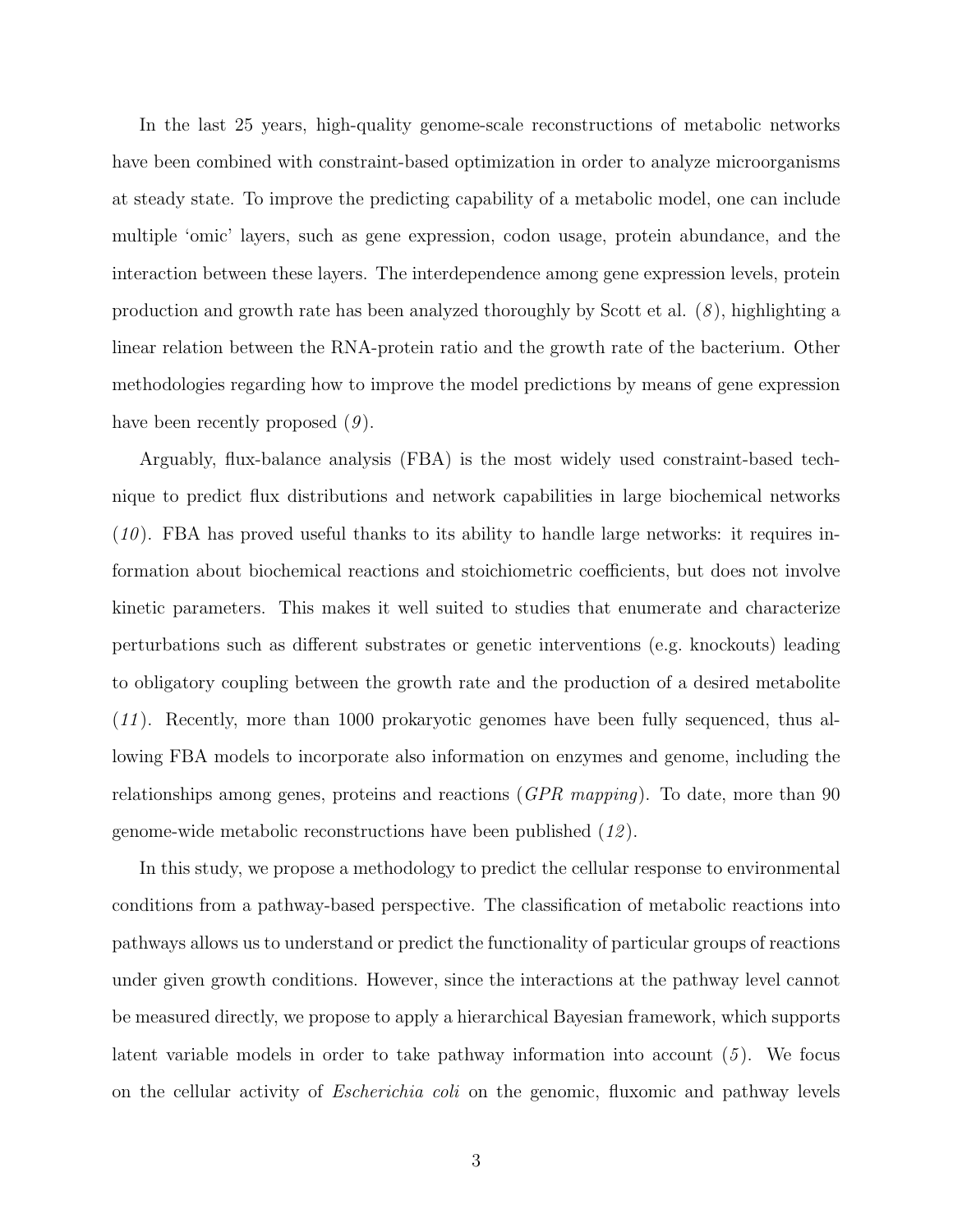in different environmental settings by integrating an augmented metabolic model with a machine learning technique applied at the fluxomic level. Integrating a FBA model and a Bayesian factor model leads to determining the degree of metabolic pathway responsiveness and to detecting pathway cross-correlations, starting from gene expression profiles (Figure 1).

The aim of this paper is to combine a Bayesian machine learning technique and a multiomic flux model augmented with gene expression profiles in order to integrate and analyze data representing heterogeneous biological levels of organization. Our method highlights complex interactions between components of the model at different layers. We start with the investigation of the genome scale model by using metabolic flux analysis in a bilevel setting, namely the maximization of growth rate and acetate production. Through a Bayesian factor approach, we detect pathway cross-correlations that are assumed to be a static, intrinsic property of E. coli underlying its response behavior. Furthermore, we infer pathway activation profiles as a bacterial response to an ensemble of environmental conditions. Finally, we use time series of gene expression profiles combined with our hybrid approach in order to investigate changing pathway responsiveness.

## 2 Flux-balance analysis with continuous gene expression

Flux-balance analysis (FBA) is a linear programming technique that models the steady state condition in a chemical reaction network  $(13)$ . The combination of flux-balance constraints and capacity constraints on the metabolic fluxes is a system of linear homogeneous equations and inequalities, thus its solution space is a convex polyhedral cone representing the feasible flux distributions. The flux-balance constraint is represented by the equation  $dX/dt = Sv =$ 0, where  $X$  represents the vector of the concentrations of all metabolites of the network, S its stoichiometric matrix, and v the vector of flux rates. This constraint can be thought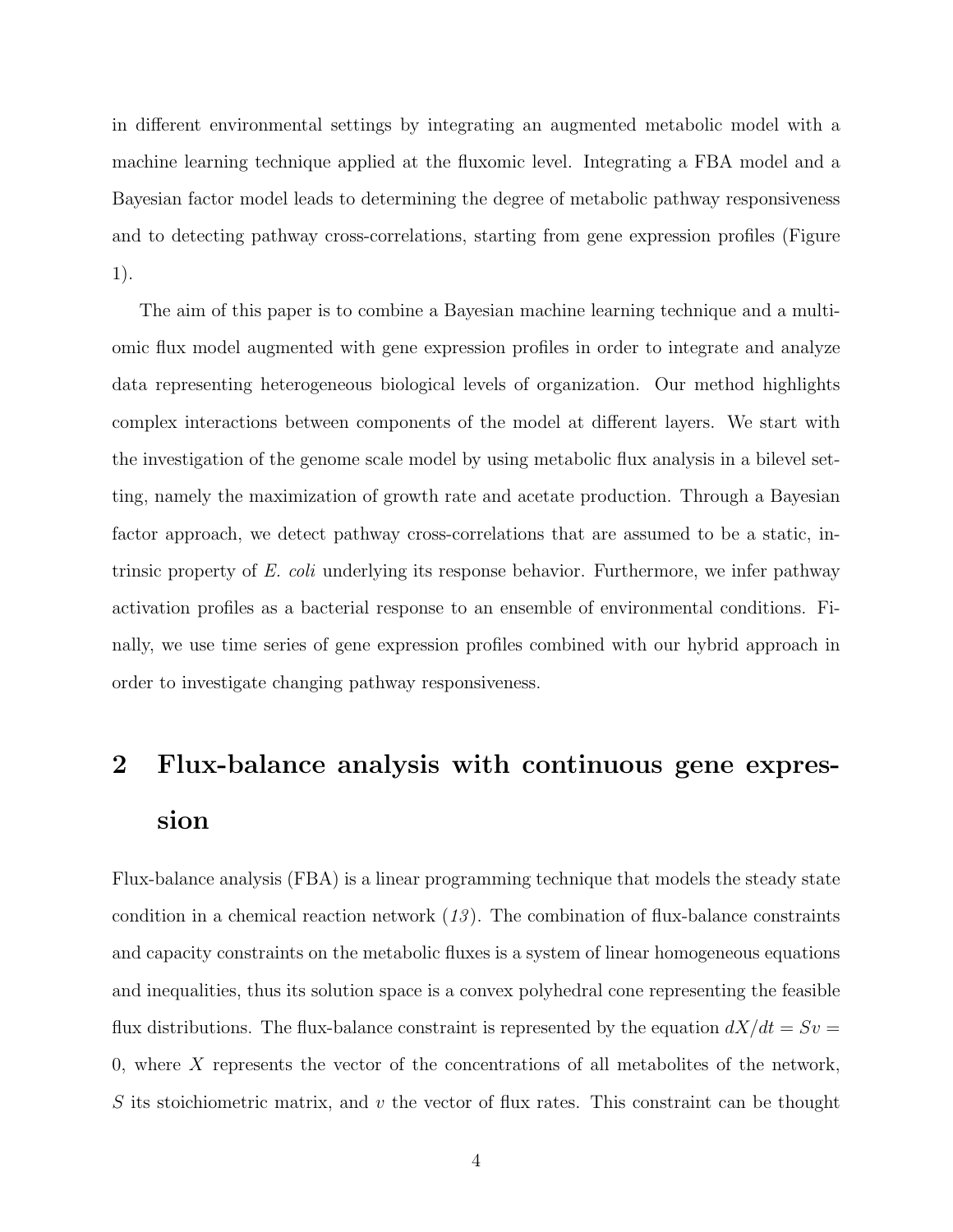

Figure 1: Our modeling framework combines Bayesian machine learning and metabolic flux modeling to analyze metabolic pathways from gene expression data. First, we propose an augmented FBA method  $(M1)$  to map gene expression data  $(A)$  on the metabolic network (B). The method includes a bilevel maximization framework in the case study of biomassacetate objective space, therefore producing optimal flux profiles in different environmental conditions (C). Using a set of conditions with time-series gene expression profiles, we use our framework to elucidate the metabolism dynamics, involving rearrangements in the objective space during growth (D). Finally, we perform Bayesian factor modeling (M2) on the reaction flux distribution, by taking pre-defined reaction-pathway memberships as prior knowledge. This enables us to infer the pathway responsiveness to each environmental condition (E) and the cross-correlations between pathways (F), elucidating the underlying mechanisms of bacterial response to dynamically changing environments.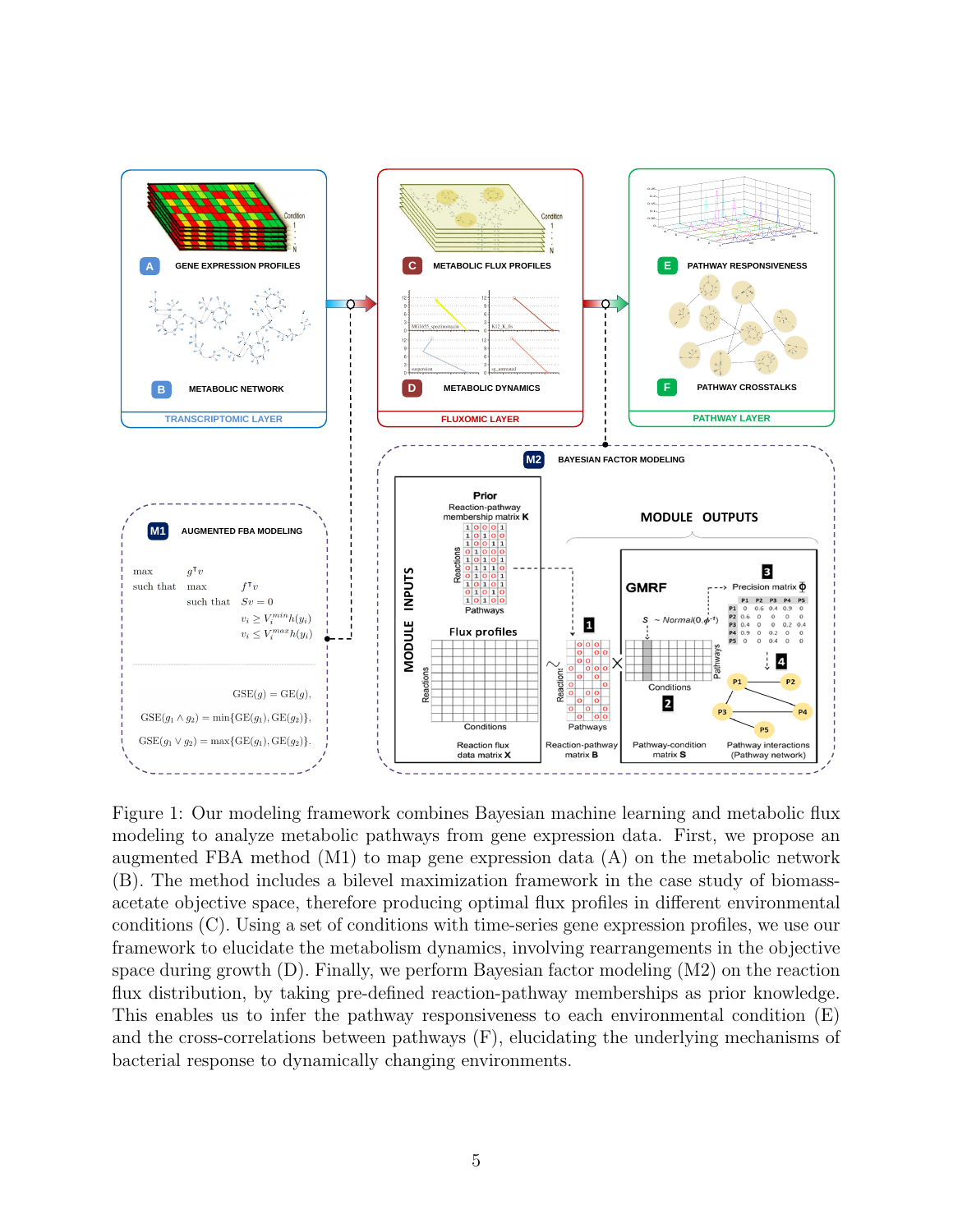of as Kirchoff's laws applied to any node representing a metabolite in the network. The flux through a metabolite must be constant, namely the input flux equals the output flux. If one allows the concentrations of metabolites to increase linearly, the conditions become  $dX/dt \geq 0$ , which is equivalent to  $Sv \geq 0$ . This approach represents Von Neumann's optimal growth scenario, and may be useful when one has to ensure that some metabolites are available also outside of the chemical reaction network modeled (e.g. when modeling only a compartment of a larger organism  $(14)$ , or when applying external optimization algorithms to maximize or minimize the metabolite concentration  $(15)$ ).

To analyze the effects caused by the change of external media and conditions in which an E. coli strain was grown, we map each gene expression array (microarray profiles) to the acetate-biomass space of objective functions. We take these two fluxes as objectives because of the common assumption that microorganisms tend to optimize their metabolic network in order to maximize the growth rate, and possibly produce additional chemicals, in order to cope with multiple, sometimes conflicting, objectives to optimize simultaneously  $(16)$ . As well as being an important target for biotechnology, with multiple industrial applications  $(17)$ , acetate is central to many pathways in both aerobic and anaerobic E. coli. Being an intermediate metabolite, it is representative of processes not directly related to growth, and therefore it is highly indicative of metabolic flexibility for possible reorganizations that need to be performed during adaptations to environmental changes. When acetate is present at high levels, it inhibits cell growth and recombinant protein productivity (18).

The gene regulation process in bacteria is used to respond to the variations taking place in the metabolism or in the external environment. Here we take into account 466 E. coli Affymetrix Antisense2 microarray expression profiles collected in various media and conditions (19 ), such as low or high glucose, aerobic or anaerobic environment, pH changes, antibiotics, and heat shock. For the dynamical analysis of growth, we will consider 41 growth conditions, each of which has been sampled at four time steps (164 microarray profiles in total).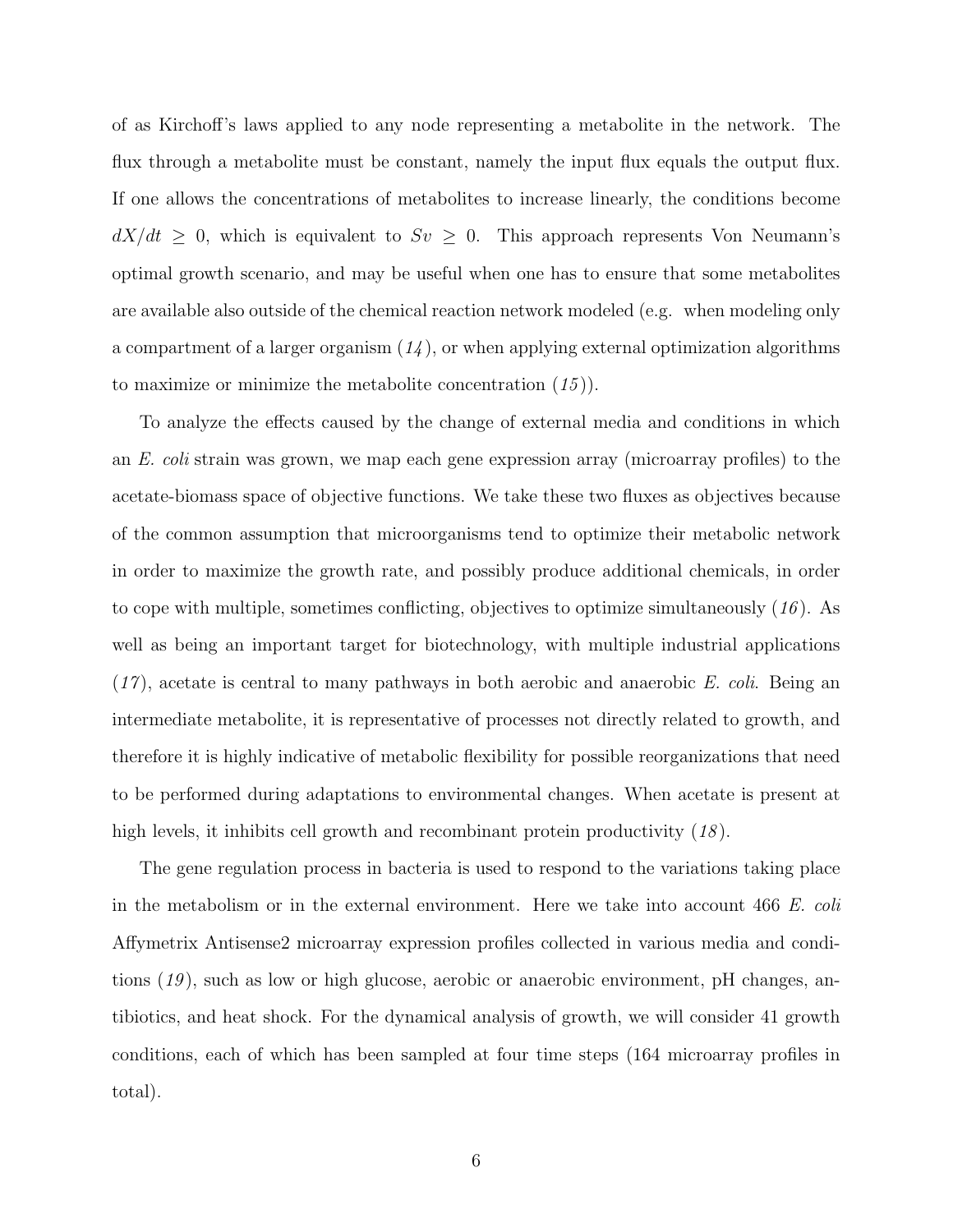Each expression profile is mapped to the E. coli model  $(20)$ , which we have augmented with a map from gene expression (GE) to constraints for metabolic fluxes. First, in order map a gene expression profile to a gene set expression (GSE) profile, we use recursively the following rules valid for the three basic cases of gene set:

Single gene: 
$$
GSE(g) = GE(g),
$$
  
Enzymatic complex: 
$$
GSE(g_1 \wedge g_2) = \min\{GE(g_1), GE(g_2)\},
$$
 (1)  
Isozynes: 
$$
GSE(g_1 \vee g_2) = \max\{GE(g_1), GE(g_2)\}.
$$

Then, we solve the two-level maximization problem

max 
$$
g^{\mathsf{T}}v
$$
  
such that max  $\{f^{\mathsf{T}}v | Sv = 0, v_i \ge V_i^{min}h(y_i), v_i \le V_i^{max}h(y_i)\}$  (2)

where  $V_i^{min}$  and  $V_i^{max}$  are the default lower- and upper-bound for each flux  $v_i$ , f and g are n-dimensional Boolean arrays that select the fluxes to be maximized (in this paper, only one flux is selected for each level of the maximization problem). The gene set expression  $y_i = GSE_i$  represents the "expression" of the *i*th reaction of the model. The map from each gene set to the associated flux upper- and lower-bound is defined as

$$
h(x) = \frac{\gamma (1 + |log(x)|)^{\text{sgn}(x-1)}}{\sigma_i^2}
$$
\n(3)

(and  $h(x) = \gamma/\sigma_i^2$  if  $x = 1$ ), where  $sgn(x - 1) = (x - 1)/|x - 1|$ ;  $\gamma$  is the weight for the variance  $\sigma^2$ , which is the variance of the gene set, computed from the variance of its genes using the same rules (1) used for the gene set expression (Figure 1-M1).

The importance of a gene - and therefore the ability to change the reaction flux of the corresponding reaction in the FBA model - is inversely proportional to the variance of that gene across all the experimental conditions. The idea underlying this assumption is that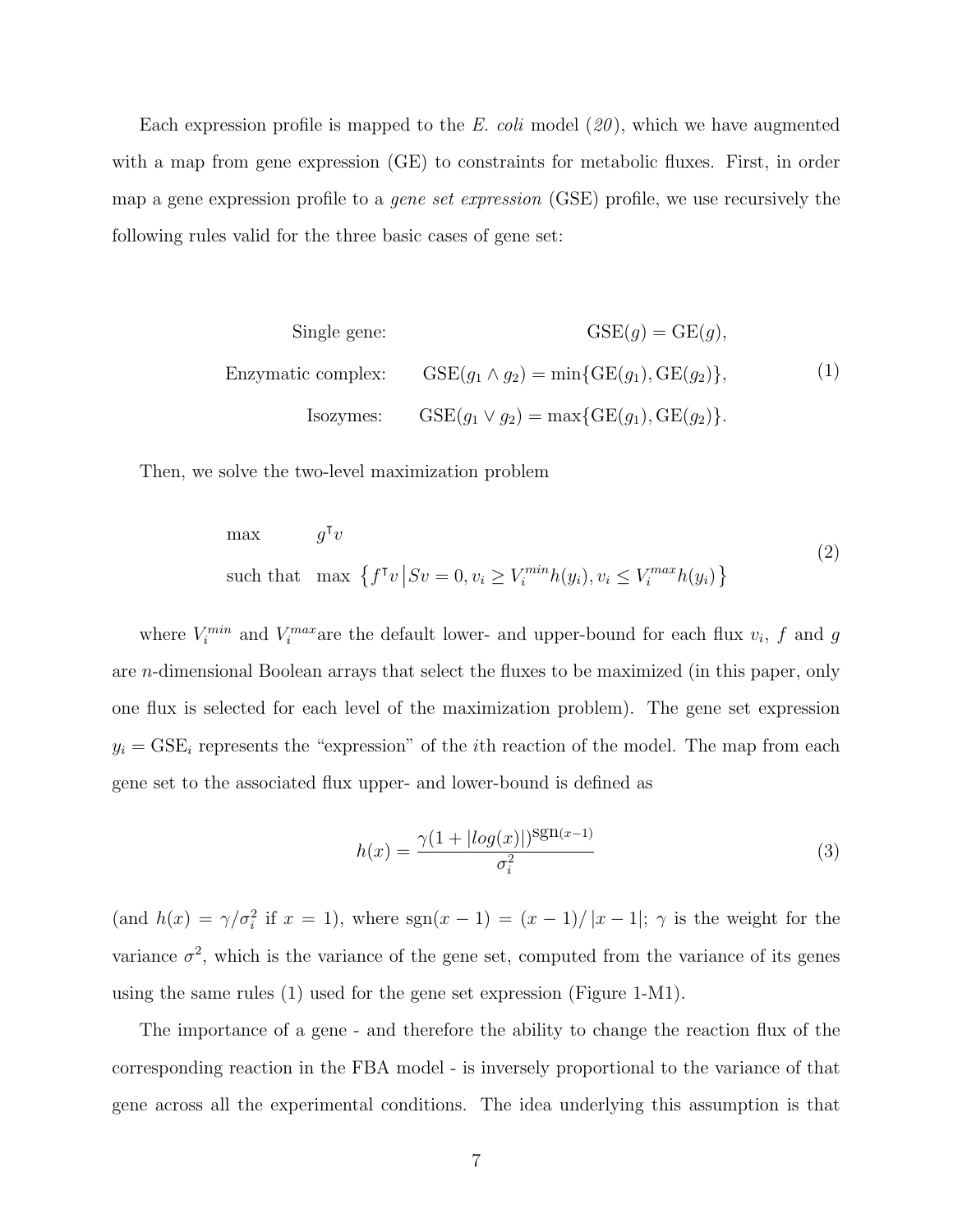those genes whose expression is only slightly varied across conditions must be regarded as key genes for the organism (21). We adopt  $\gamma$  as a multiplicative factor for the inverse of the variance of each gene, representing the weight attributed to the variance as an indicator of the importance of a gene. Here,  $\gamma$  was chosen as the value that causes the smallest loss of information (quantified using a normalized root mean square error, NRMSE) when using the Bayesian factor model. However, if further experimental data is available (e.g. protein abundance, translation rate, codon usage or post-translational modifications), we expect this parameter to be varied individually for each reaction.

The reasons for choosing this mathematical structure are as follows. First, a recent model suggests a protein synthesis rate growing fast with increasing mRNA abundance, but decreasing the growth speed for high values of mRNA abundance  $(22)$ . Second, there is empirical evidence that logarithmic maps are useful to map biological processes  $(23)$ . Third, the approximation of this behavior with a logarithmic function simplifies the task of avoiding that unrealistically high values of measured gene expression levels are translated into overly weak constraints. The correlation between gene expression and metabolic phenotype is still a matter of debate, but recent evidence suggests that protein abundance is mainly determined by the transcript level  $(24, 25)$ . Therefore, we use the logarithmic map only to set constraints, while we solve the bilevel linear program (2) to find the final flux distribution under each condition. The solution of the bilevel problem is a pair representing the maximum natural objective (biomass) allowed by the constraints, and the maximum second objective (acetate) possible in the computed biomass-maximizing flux distribution. Each experimental condition is associated with a gene expression array, and therefore with a bilevel problem.

## 3 Pathway-based Bayesian factor modeling

Factor modeling is an unsupervised learning technique in a family of latent variable models, assuming that high-dimensional data are generated from the hidden lower-dimensional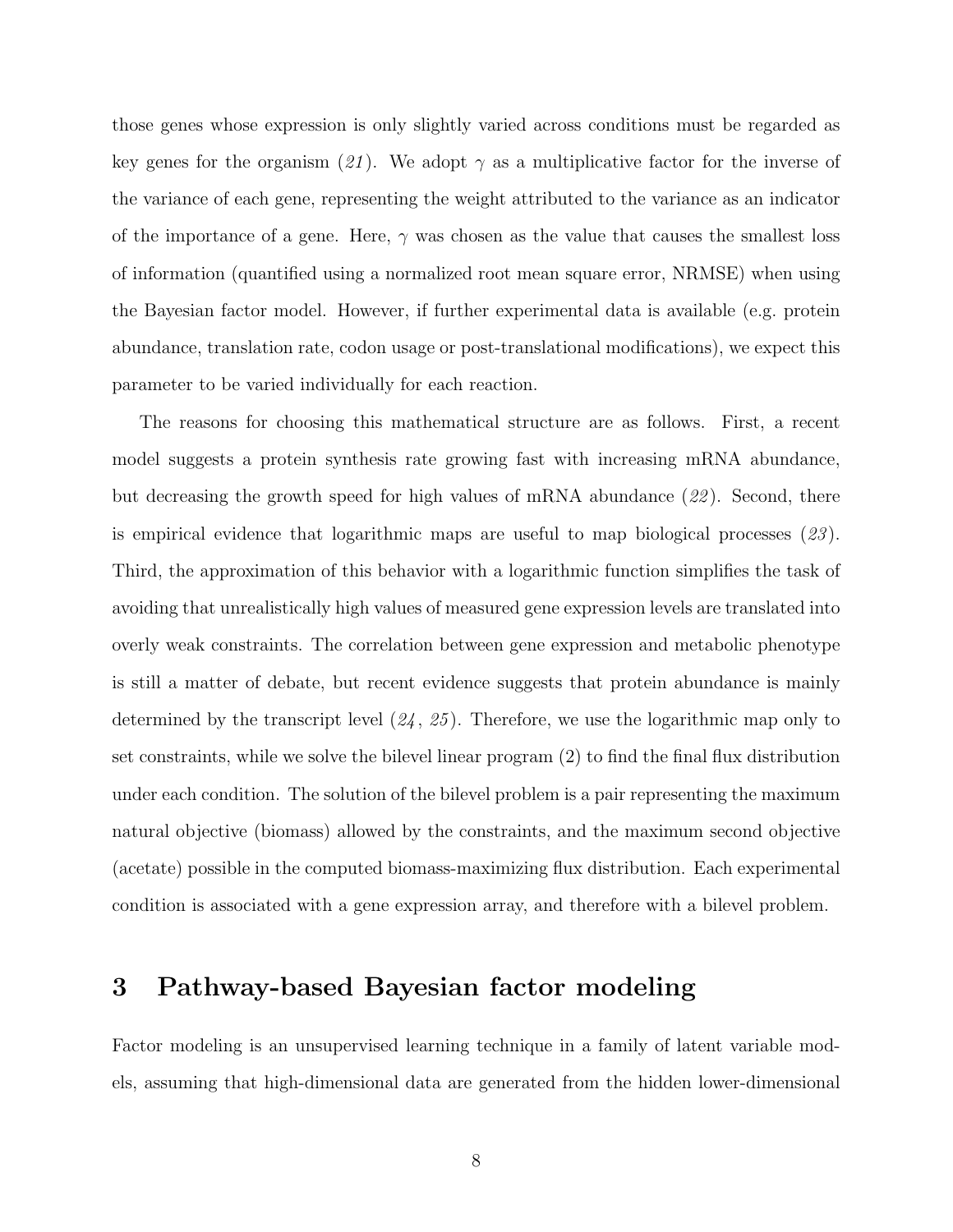factors that are shared across data samples. Specifically, matrix factorization assumes that an observed  $R \times C$  data matrix can be explained by two low-rank matrices with the dimension of  $R \times P$  and  $P \times C$  where  $P \ll R, C$ . Moreover, under Gaussian Markov Random Field (GMRF) properties, assuming a Gaussian distribution on the underlying factors in the matrix factorization process can capture the dependency between each element in P.

Here we regard pathways as the latent factors underlying bacterial flux responses. We assume that the observed flux rates arise from specific combinations of pathways that are activated by a stimulus. In particular, the values of a flux rate for each reaction depends on the degrees of pathway activation and on the association strength between that reaction and the activated pathways. Having obtained the  $R \times C$  flux rate matrix from the bilevel FBA where  $R$  and  $C$  are the number of reactions and conditions respectively, we use the Bayesian matrix factorization modeling with GMRF to perform pathway analysis. Specifically, we decompose the flux rate data matrix into two low-rank matrices whose dimensions are  $R \times P$ and  $P \times C$ , as well as a  $P \times P$  correlation matrix, where P is the number of latent pathways. Note that, in general, we take a pathway into account if it is associated with at least one reaction in R. Figure 1-M2 demonstrates the factor model graphically and mathematically. On the basis of the rationale of matrix factorization, the  $R \times P$  matrix represents the association strength between reaction fluxes and pathways, while the  $P \times C$  matrix denotes the association strength between pathways and conditions, suggesting degrees of pathway responsiveness. In addition, the correlations between metabolic pathways are denoted by the  $P \times P$  matrix.

Formally, let  $R, C$ , and  $P$  be the number of reactions, conditions, and pathways respectively. The flux data matrix  $\mathbf{X} \in \mathbb{R}^{R \times C}$  is decomposed into two matrices:  $\mathbf{X} \sim \mathbf{BS}$ . The first matrix  $\mathbf{B} \in \mathbb{R}^{R \times P}$  denotes the membership strength of reactions in each pathway. The second matrix  $S \in \mathbb{R}^{P \times C}$  corresponds to the degree of pathway responsiveness specific to each condition. We transform the pre-defined reaction-pathway memberships of the E. coli model into the binary matrix  $\mathbf{K} \in \{0,1\}^{R \times P}$  in order to guide the clustering of reactions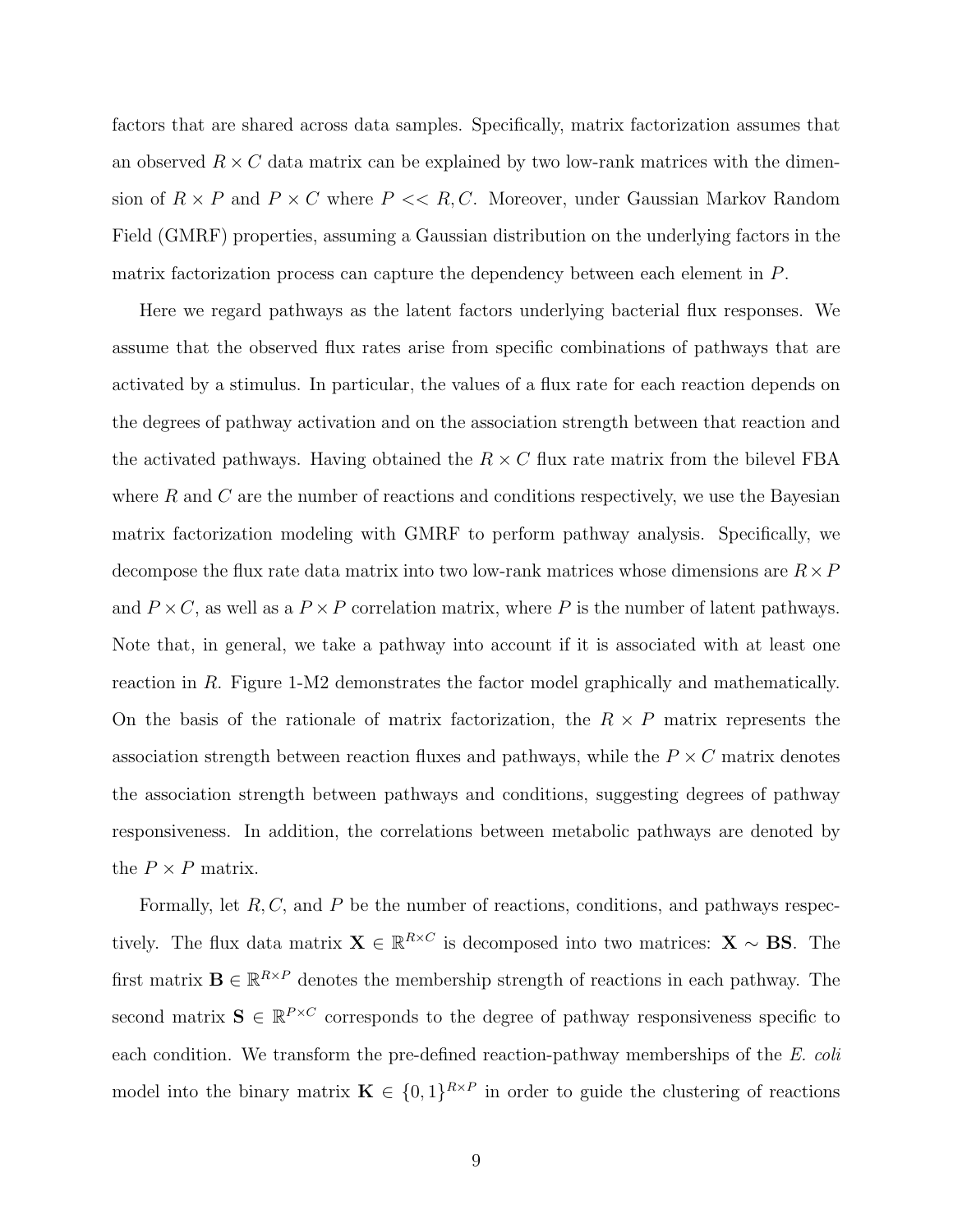into pathways in B. On the basis of our assumption of pathway cross-correlations, we model pathway dependencies by assuming a Gaussian distribution on S with a zero mean and a precision (inverse covariance) matrix  $\mathbf{\Phi} \in \mathbb{R}^{P \times P}$  from which the correlations between pathways are computed.

Based on the Gaussian Markov Random Field (GMRF) framework, the off-diagonal elements of the precision (inverse covariance) matrix can be interpreted as the partial correlations between any two random variables as follows (26 ). The zero pattern in the precision matrix encodes the independence relations of two variables generated by a Gaussian distribution conditioned on the other random variables. Therefore, the precision matrix can be used to form a pathway cross-correlation network, where nodes represent individual pathways and neighboring nodes represent highly correlated pathways. More precisely, since we assume that for any given condition c, the pathway responsiveness vector  $s_c \sim \text{Normal}(0, \Phi^{-1})$ is randomly drawn from a P-dimensional multivariate Gaussian with a zero mean  $\mu$  and a precision matrix  $\Phi$ , we can form an undirected graph  $\mathcal{G}(\Phi) = (V, E)$  with vertices V corresponding to the random variables (pathways)  $V_1, V_2, V_3, \ldots, V_P$  and edges E satisfying  $(V_i, V_j) \in E$  if and only if  $\phi_{ij} \neq 0$ . If  $\mathcal{N}(i) = j : (i, j) \in E$  denotes the set of neighboring nodes of s in the graph G, the independence correlation of  $V_i \perp V_u | V_{\mathcal{N}(i)}$  holds for any node  $u \notin \mathcal{N}(i)$  that is not a neighbor of  $V_i$ . Moreover, the correlation strength between  $V_i$  and  $V_j$ is calculated as

$$
Corr(V_i, V_j | V_{\backslash ij}) = \left| \frac{\phi_{ij}}{\sqrt{\phi_{ii} \phi_{jj}}} \right|,
$$
\n(4)

where the subscript " $\langle ij \rangle$ " indicates all nodes except  $V_i$  and  $V_j$ . Consequently, the correlation strength will range from zero to one, indicating the weakest correlation (conditional independence) and strongest correlation respectively. The remarkable characteristic of the GMRF is that the conditional independence can be interpreted directly from the precision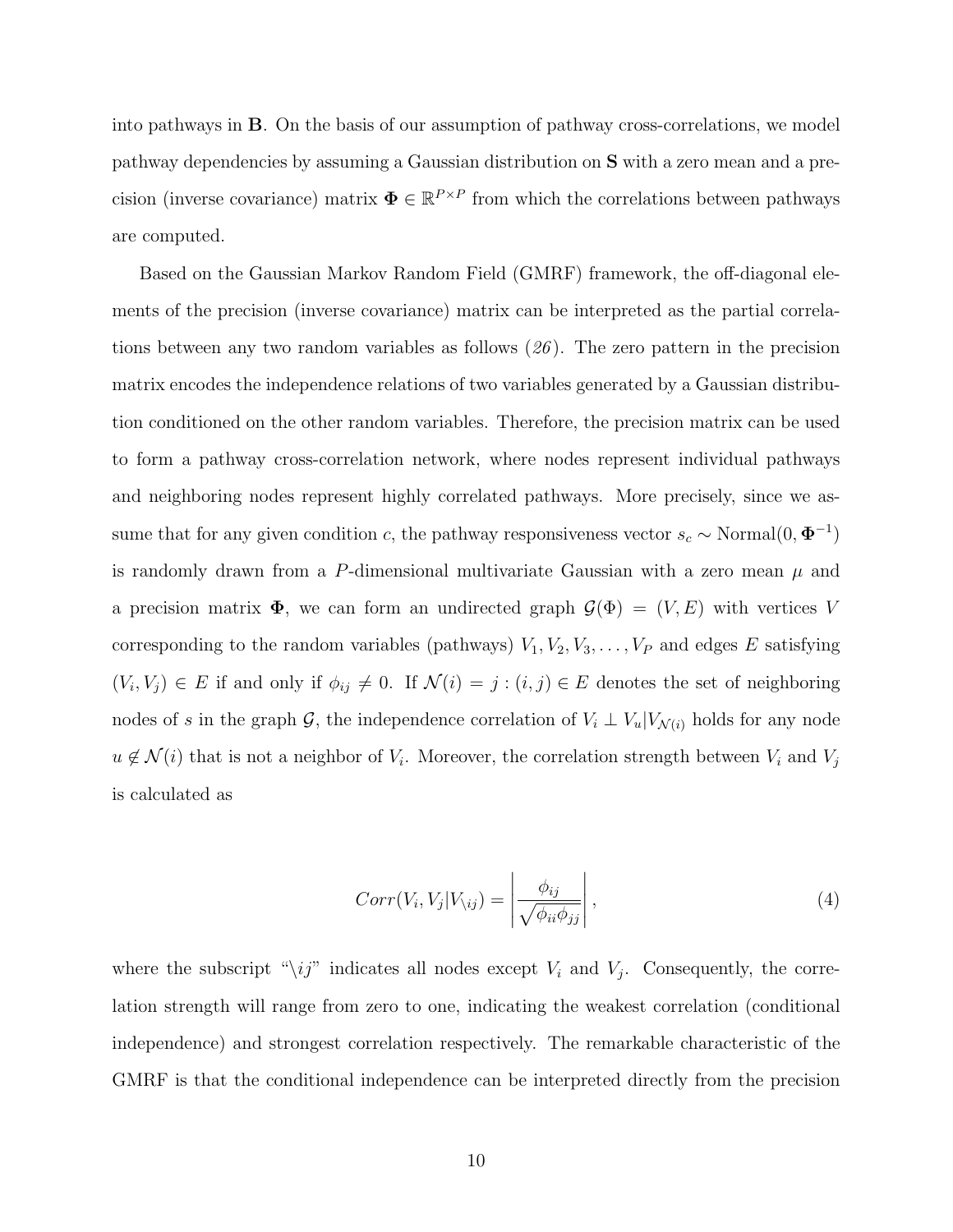matrix. More importantly, it can encode any arbitrary structure of a graph.

Having observed the data matrix **X**, the goal is to make inference on **S**, **B**, and  $\Phi$ . Our interest for biological interpretation is only on  $S$  and  $\Phi$ , which indicate the degree of pathway responsiveness to each condition and the cross-correlations between pathways, respectively. At each time step, we use the inferred cross-correlations as the underlying mechanism of the E. coli system to predict the temporal progression of pathway activation.

In order to infer all unknown variables, we apply a Bayesian approach starting from the construction of a full probabilistic model, in which all relevant entities (i.e. observed data, latent variables, and nuisance variables) are treated as random variables having uncertainties described by a probability distribution. To avoid the optimization of the parameters, we apply the Bayesian hierarchical modeling, in which each parameter is given a prior distribution with a set of fixed hyperparameters.

The model is mainly based on Gaussian distributions containing two parameters, a mean and a precision (an inverse variance). According to the matrix factorization method,  $\bf{X}$  is modeled with a mean **BS** and a precision  $\tau_{\epsilon}$  (Equations (5) and (6)).

$$
\mathbf{x}_{rc} = \sum_{p=1}^{P} b_{rp} s_{pc} + \epsilon = \mathbf{b}_r \mathbf{s}_c + \epsilon \, ; \quad \epsilon = \text{random noise}, \, \epsilon \in \mathbb{R}, \tag{5}
$$

$$
\epsilon \sim \text{Normal}(0, \tau_{\epsilon}^{-1}) \tag{6}
$$

where  $\mathbf{b}_r$  is the rth row of  $\mathbf{B}$ , and  $\mathbf{s}_c$  is the cth column of  $\mathbf{S}$ . Equations (7) and (8) illustrate that the latent variables B and S are modeled with a zero mean because of the sparsity constraints. While elements in B are assumed to be independently distributed with a precision  $\tau_B$ , elements in S are presumably correlated within each column with a precision matrix  $\Phi$ ,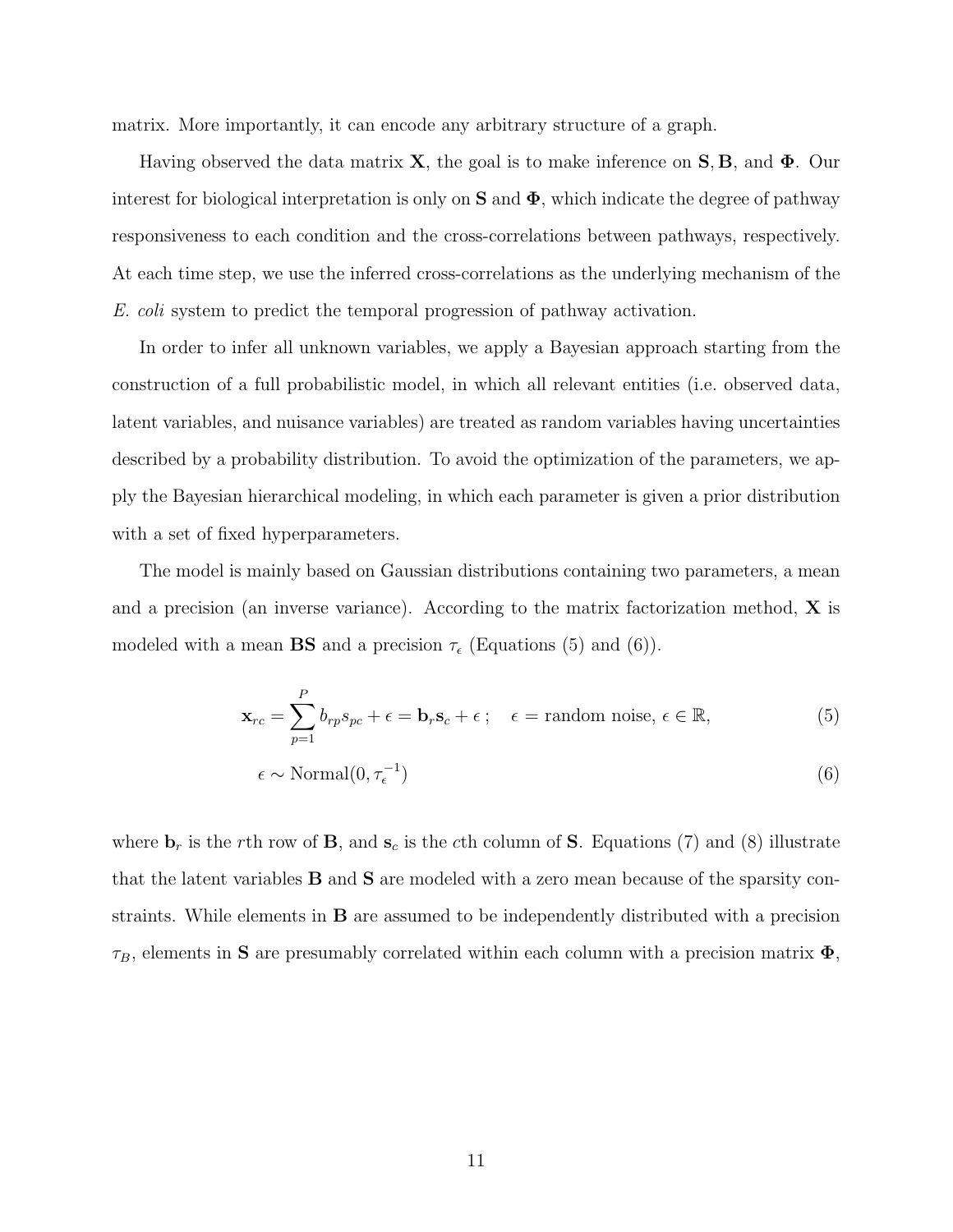expressing the hypothesis of pathway cross-correlations.

$$
b_{rp} = \begin{cases} 0, & \text{if } k_{rp} = 0 \\ \text{Normal}(b_{rp}|0, \tau_B^{-1}), & \text{if } k_{rp} = 1 \end{cases}
$$
(7)  

$$
\mathbf{s}_c \sim \text{GMRF}(\mathbf{0}, \mathbf{\Phi}^{-1})
$$
(8)

All parameters  $(\tau_{\epsilon}, \tau_B, \text{ and } \Phi)$  are given conjugate priors with their own fixed hyperparameters  $(\alpha_{\epsilon}, \beta_{\epsilon}, \alpha_B, \beta_B, \nu, \Psi)$ , which are a Gamma distribution for  $\tau_{\epsilon}$  and  $\tau_B$  and a Wishart distribution for  $\Phi$  (Equation (9), (10) and (11)).

$$
\tau_{\epsilon} \sim \text{Gamma}(\alpha_{\epsilon}, \beta_{\epsilon}) \tag{9}
$$

$$
\tau_B \sim \text{Gamma}(\alpha_B, \beta_B) \tag{10}
$$

$$
\Phi \sim \text{Wishart}(\nu, \Psi) \tag{11}
$$

The set of Equation (5) - (11) entirely specifies each model entity with its probability distribution (5 ). The use of conjugate priors makes the inference computable analytically.

Upon the model specification, inference of unknown quantities can be made through the computation of the posterior distribution, which is composed by the probability conditioned on the observed data, known as likelihood, and its prior. Due to the conjugacy, we apply a Gibbs sampling algorithm, where each unknown variable is alternately sampled until the convergence is satisfactory. In order to reduce auto-correlation between samples, every ten iterations, we collect the samples of the matrix S for the comparison between conditions over time, and those of  $\Phi$  for the analysis of pathway cross-correlations.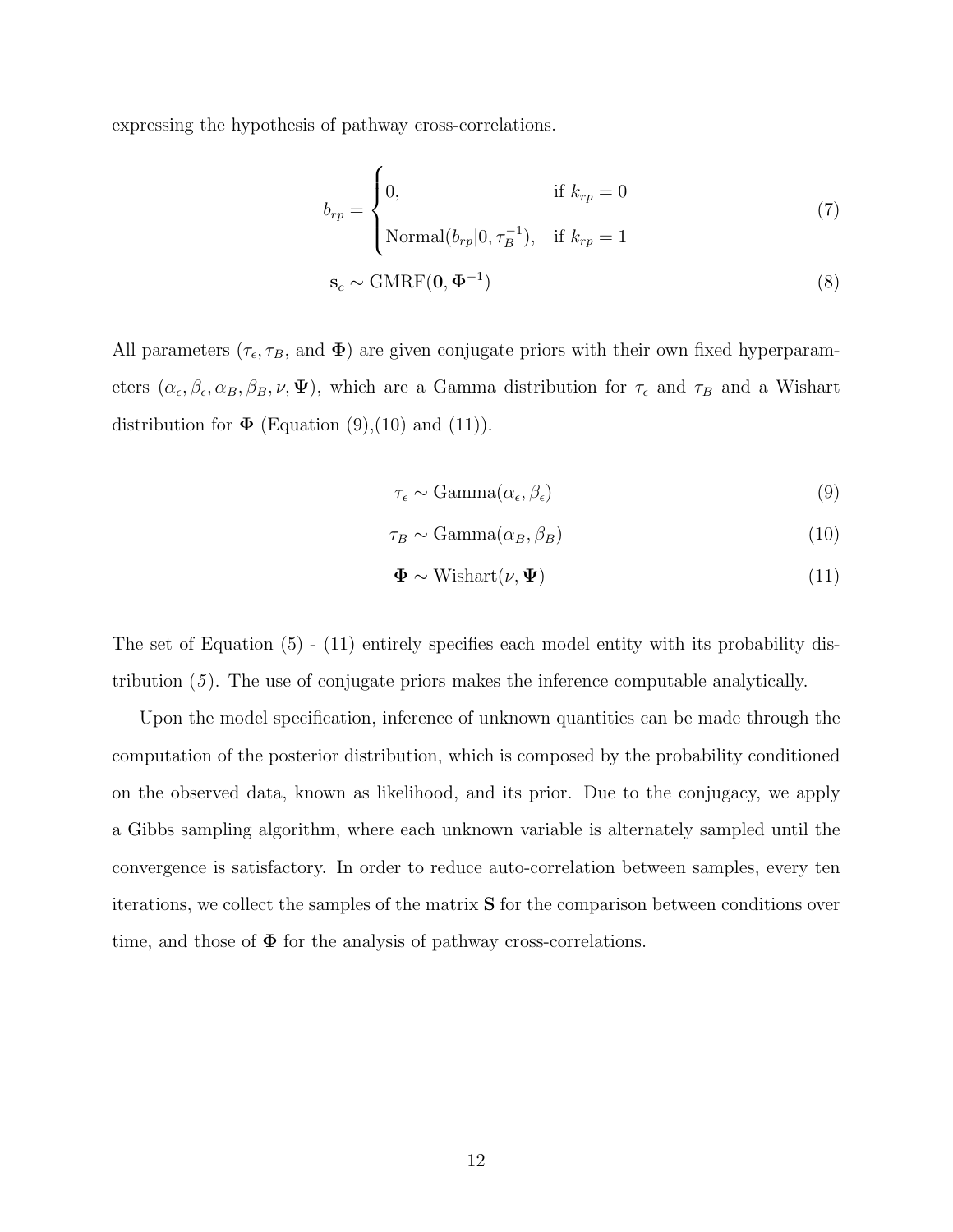## 4 Results and discussion

We first applied FBA modeling to map 466 gene expression data profiles, plus 164 timeseries data profiles, into 2583 reaction flux rates of the E. coli metabolic network, subject to the maximization of acetate and biomass production. Next, we performed Bayesian factor modeling on those reaction fluxes by taking pre-defined reaction-pathway memberships as prior knowledge to infer the responsiveness degree of the 37 pathways of the E. coli model.

#### 4.1 Sensitivity and mean square error analysis

Based on a normalized root mean square error (NRMSE) as shown in Equation (12), we performed a convergence analysis indicating how well the model fits the data. We compute the error as

$$
NRMSE = \frac{\sqrt{\sum_{r,c} (x_{rc} - \mathbf{b}_r \mathbf{s}_c)^2 / (R \times C)}}{x_{max} - x_{min}},
$$
\n(12)

where  $x_{max}$  and  $x_{min}$  are the highest and lowest values in **X**.

More specifically, the NRMSE indicates how much the estimated flux rates inferred from the model assumption according to Equation (5) are deviated from the original flux rate data matrix. In other words, it intuitively represents the information loss we expect if we use this model in place of the actual flux rates. The smaller the error is, the better the model fits the data. Figure 2 shows that the error decreases to approximately 0.853% at the stationary state.

We also performed a sensitivity analysis on  $\gamma$  in order to show the robustness of our approach, by testing the perturbation of the flux rates induced by various perturbations of  $\gamma$ . Specifically, small changes of  $\gamma$  (1%) caused a very small average perturbation of 0.0079 mmolh<sup>-1</sup>gDW<sup>-1</sup> of the flux rates, 0.024 mmolh<sup>-1</sup>gDW<sup>-1</sup> for acetate and 0.0009 h<sup>-1</sup> for biomass. A stronger (10%) perturbation of  $\gamma$  yields an average perturbation of 0.0081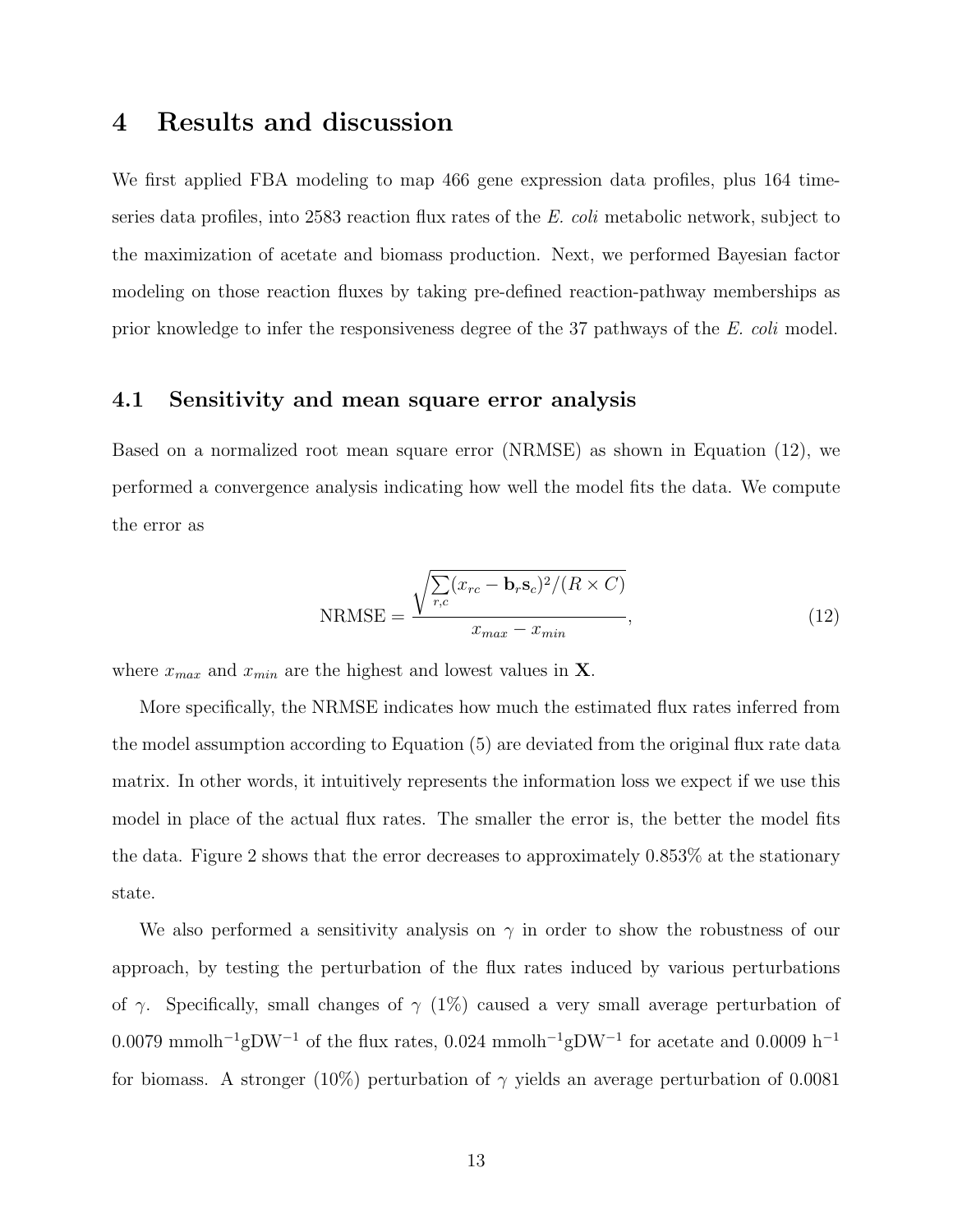

Figure 2: Normalized root mean square error (NRMSE) across the iterations.

mmolh<sup>-1</sup>gDW<sup>-1</sup> of the flux rates, 0.2200 mmolh<sup>-1</sup>gDW<sup>-1</sup> for acetate and 0.0085 h<sup>-1</sup> for biomass. Finally, a strong perturbation (one order of magnitude) resulted in an average change of 0.2385 mmol $h^{-1}$ gDW<sup>-1</sup> in the flux rates, 2.0696 mmol $h^{-1}$ gDW<sup>-1</sup> for acetate, and 0.044 h<sup>-1</sup> for biomass. We would like to remark that  $\gamma$  can be assigned individually for each reaction where information on the translation rate, codon usage or post-translational modifications is available.

#### 4.2 Bacterial flux responses and pathway cross-correlations

With the objective to maximize both biomass and acetate production as shown in Figure 3, the E. coli strains grown in conditions with 10 mmolh<sup>-1</sup>gDW<sup>-1</sup> of glucose uptake rate produce more biomass and acetate than the strains in lower glucose. Under aerobic conditions, the maximum biomass is 2.31 h<sup>-1</sup> with 39.52 mmol h<sup>-1</sup> gDW<sup>-1</sup> of acetate, while the maximum acetate reached is 48.20 mmol h<sup>-1</sup> gDW<sup>-1</sup> with a biomass of 2.16 h<sup>-1</sup>. Under anaerobic conditions and low glucose, the maximum biomass is  $1.04 \text{ h}^{-1}$  (with 4.36 mmol h<sup>-1</sup> gDW<sup>-1</sup> of acetate production). Under anaerobic conditions and high glucose, the E. coli is only able to produce 1.36 h<sup>-1</sup> of biomass, with a maximum of 19.50 mmol h<sup>-1</sup> gDW<sup>-1</sup> of acetate. The full table with the experimental conditions and the values of acetate and biomass are in Supplementary Information. We are interested in investigating the underlying mechanisms in different oxygen conditions and glucose uptake rates (high/low glucose environments with a threshold of 10 mmol $h^{-1}gDW^{-1}$ .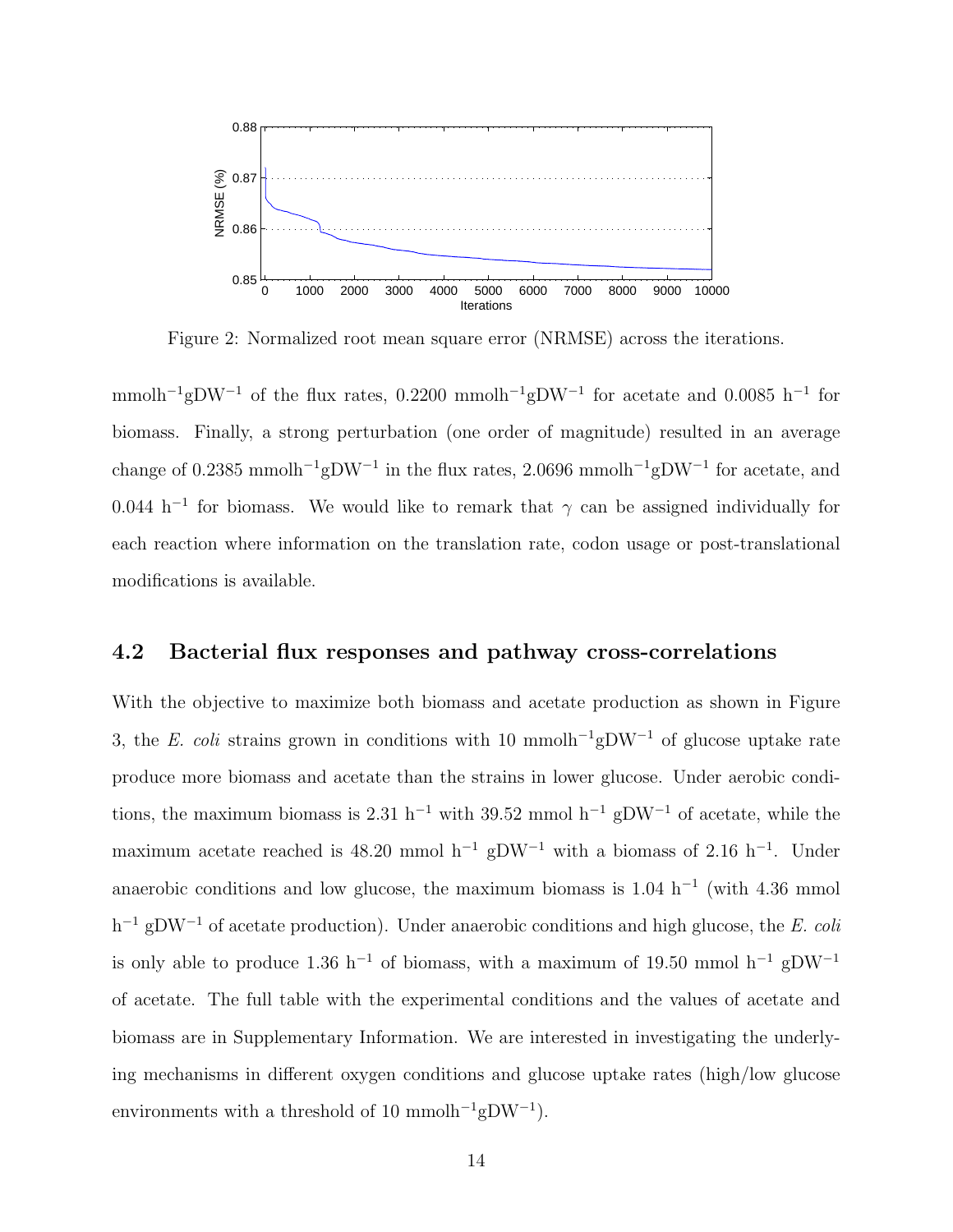

Figure 3: Through augmented FBA, all the 466 gene expression profiles are mapped to the acetate-biomass objective space. Each point contains 2583 reaction flux rates, while only acetate and biomass are shown, representing the objectives of the bilevel linear program. The color bar shows the glucose uptake rate  ${\rm [mmolh^{-1}gDW^{-1}]}$ . Interestingly, the E. coli grown in some conditions with 10 mmolh<sup>-1</sup>gDW<sup>-1</sup> of glucose uptake rate is able to produce more biomass and acetate than the strains grown on higher glucose. The pathway-based Bayesian analysis is performed on the flux rates in the four conditions based on the two criteria of oxygen and glucose.

The Bayesian factor modeling with GMRF allows us to extract the behaviors of E. coli in response to a variety of experimental conditions and cross-correlations between pathways. Since we assume that the pathway cross-correlations represent a static, intrinsic property of E. coli, the model computes the cross-correlations as a global factor which is shared by individual conditions and over time. Figure 4 illustrates the sparse network of inferred crosscorrelations between metabolic pathways. It is remarkable that nucleotide pathway (PID:5) acts as a central hub of the cross-correlation network, and is involved with multiple pathways. The strongest correlation is the cross-correlation between the alanine and aspartate metabolism pathway (PID:25) and the pivot pathway of another small community pertaining to the valine, leucine, and isoleucine metabolism (PID:17). A recent review of amino acids and their functions shows that alanine is the primary amino acid gluconeogenesis, and valine directly synthesizes glutamine and alanine  $(27)$ .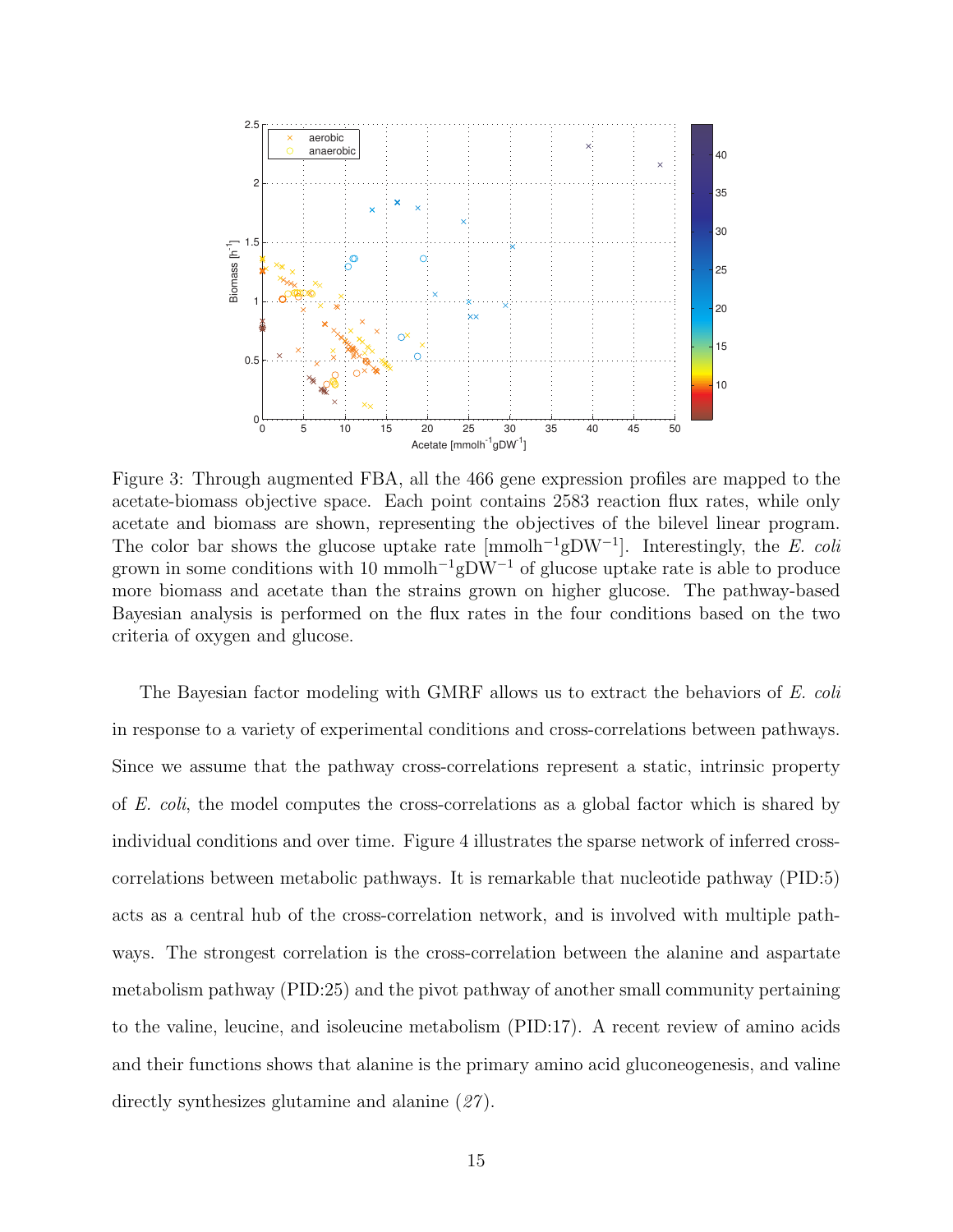Interestingly, there is a modest link between these two clusters PID:5 and PID:17 with correlation  $\approx 0.15$  (top 3% in the correlation matrix) by a transcription factor called leucineresponsive regulatory protein (Lrp) (28 ). This link plays an important role depending on the availability of oxygen over time, which we will discuss in the next section. Table 1 shows the average responsiveness degree of the most responsive pathways to different oxygen and glucose conditions. While the nucleotide pathway is important under anaerobic conditions on low glucose, the valine, leucine, and isoleucine metabolism pathway and the alanine and aspartate metabolism pathway both exhibit a key role under aerobic conditions on high glucose, highlighting a pathway cross-correlation between them (Figure 4).

Table 1: Average responsiveness of the most responsive pathways across aerobic and anaerobic conditions of high and low glucose. PID:5 is important under anaerobic conditions on low glucose, while PID:17 and PID:25 both exhibit a key role under aerobic conditions on high glucose, highlighting a pathway cross-correlation between them.

|     |                                            | High glucose |           | Low glucose |           |
|-----|--------------------------------------------|--------------|-----------|-------------|-----------|
| PID | Pathway name                               | Aerobic      | Anaerobic | Aerobic     | Anaerobic |
| 5   | Nucleotide salvage                         | 0.0865       | 0.0965    | 0.1366      | 0.1714    |
| 17  | Valine, leucine, and isoleucine metabolism | 0.2219       | 0.2147    | 0.1974      | 0.1590    |
| 25  | Alanine and aspartate metabolism           | 0.1544       | 0.1487    | 0.1285      | 0.1076    |

#### 4.3 Flux rate progression and temporal pathway activation

Not only do the E. coli strains respond to the environment differently from condition to condition within the same time frame, but their temporal behaviors also progress over time in a different way. In order to perform a dynamical analysis of pathway activation, we consider the gene expression profiles of 41 time-course experiments after the exposure to stimuli or in stress conditions.

Figure 5 shows the acetate secretion/assimilation and the growth rate as a result of the metabolic regulation system of *Escherichia coli* in response to the changing environment. We also compare the Euclidean distance "covered" by each of the 41 conditions from the start to the end of the observations (four time steps). The fluctuations in acetate production depend on the balance between pyruvate fermentation to acetate and Krebs cycle. Interestingly, the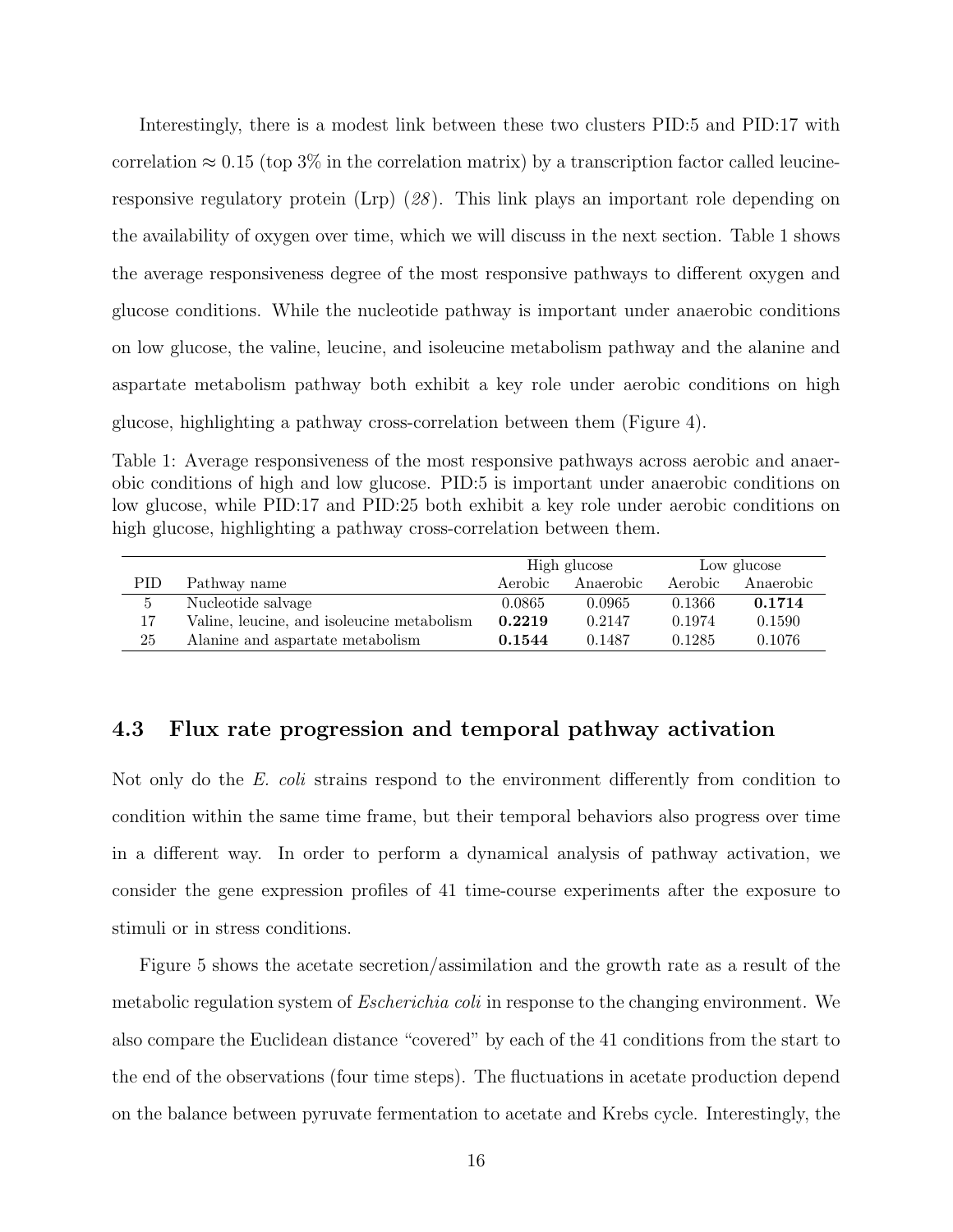

Figure 4: Pathway correlation matrix derived from  $\Phi$ , an output of the Bayesian factor modeling. On the y-axis we report the pathway identifiers  $(PID)$  that correspond to their pathway names labeled on the diagonal. The color bar shows the correlation between pathways computed with the Bayesian factor modeling. These values suggest the strength of pathway cross-correlations underlying the bacterial response through flux rates in both steady-state and time-course experiments.

most remarkable fluctuations are those caused by the presence of ampicillin, norfloxacin and spectinomycin, antibiotics used to treat a number of bacterial infections. This result confirms that in specific conditions, some antibiotics can have a high impact on the metabolism and physiology of E. coli, while others (e.g. kanamycin) have no effect (for instance, due to the development of antimicrobial resistance). These metabolic transitions confirm well-known experimental results on the acetate switch during growth under different conditions, and on the inverse relation between growth rate and acetate secretion  $(29, 30)$ . The global response of the biomass to a changing environment can be explained also as a separated response of two subpopulations reacting at different speeds to the environmental change (31 ).

Pathway activation shows an apparent progress over time in the aerobic condition shown in Figure 6a, while the anaerobic activation is more static (Figure 6b). As expected, the nucleotide salvage pathway (PID:5) highly responds to the environment where oxygen was present, while valine, leucine, and isoleucine metabolism pathway (PID:17) and alanine and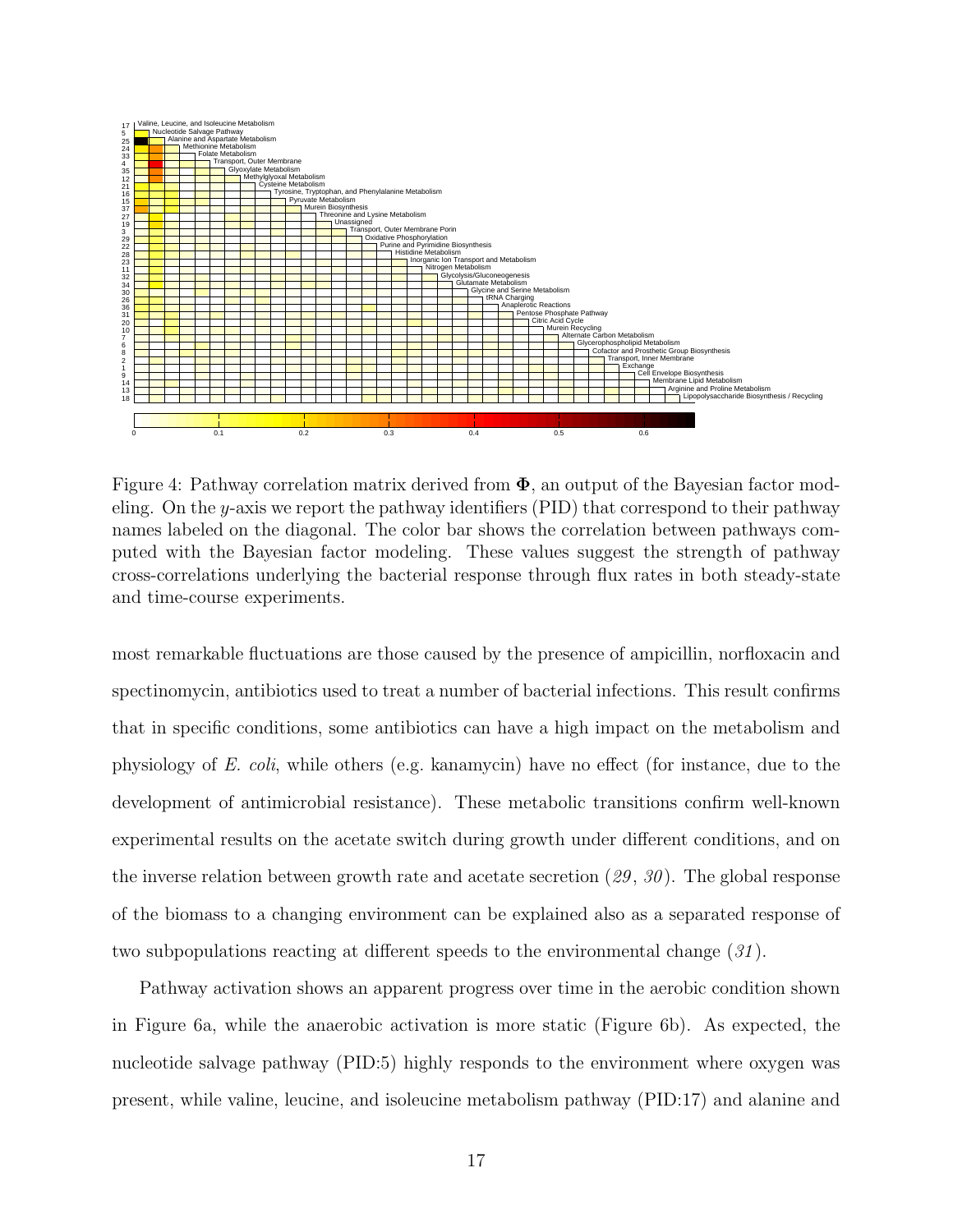

Figure 5: Acetate production/assimilation and biomass produced by *Escherichia coli* in 41 different environmental conditions. We used a set of 164 expression arrays consisting of 41 conditions with 4 measurements each. Growth conditions include pH changes, antibiotics, genetic perturbations, heat shock, different growth media, carbon source, oxygen and glucose concentrations (see Supplementary Information for further details). Some conditions show quick metabolic rearrangement during growth, whereas under other conditions the bacterium metabolism remains stable. In the right panel, we show the Euclidean distance covered by each of the 41 conditions in the biomass-acetate space during the four time steps. The conditions whose bars are not shown have a negligible (less than 10<sup>−</sup><sup>9</sup> ) distance covered in the acetate-biomass space during the four time steps.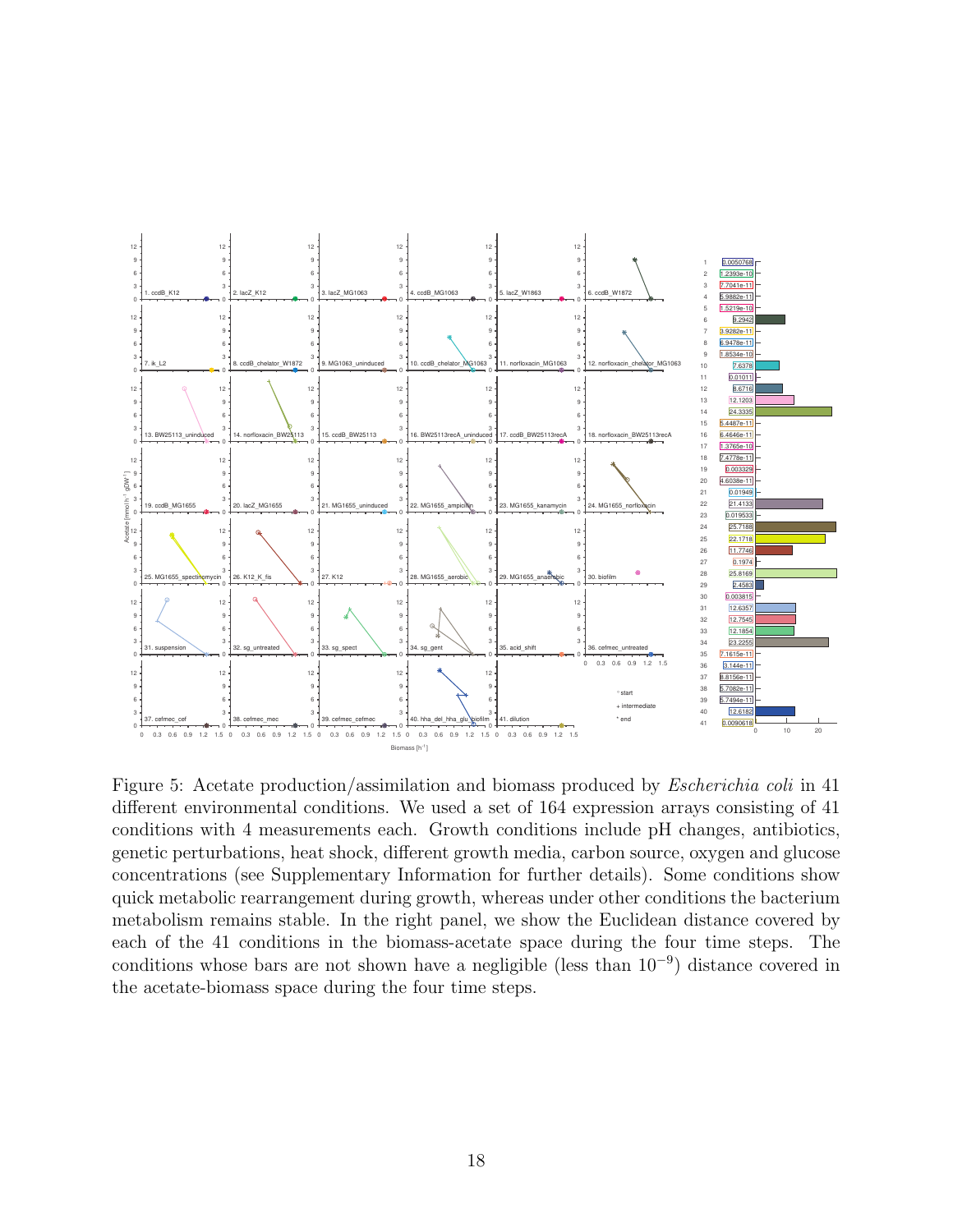

Figure 6: Pathway responsiveness in four conditions: (a) aerobic, (b) anaerobic, (c) high glucose, and (d) low glucose at four time steps. We performed the Bayesian factor modeling on the time-course flux rate responses sharing the same underlying cross-correlations. As a result, pathway responsiveness indicates how much a pathway is likely to be responsive to a given condition at a given time. The pathway responsiveness plots provide us the comprehensive interpretation of the E. coli progression of phenotypic behavior in response to each condition, as shown in the plots at the bottom. Specifically, conditions with large variations in the biomass and acetate production are also likely to cause large variation in the pathway responsiveness.

aspartate metabolism (PID:25) are less active. In contrast, all these pathways are active in response to the low-oxygen environments, and maintain their activity over time. These results support the inferred cross-correlation between two communities of PID:5 and PID:17 linked by the transcription factor called leucine-responsive regulatory protein  $(Lrp)$  (28), which is designated as a global transcription factor in E. coli  $(32)$ . A recent experiment confirmed that the activity of Lrp decreases as aerobiosis increases  $(33)$ . This may explain the mechanism of the inactive PID:17 after the exposure to oxygen.

In addition, we observed that the cysteine metabolism pathway (PID:21) was activated in the anaerobic condition and lasted for three time steps before it was deactivated in the last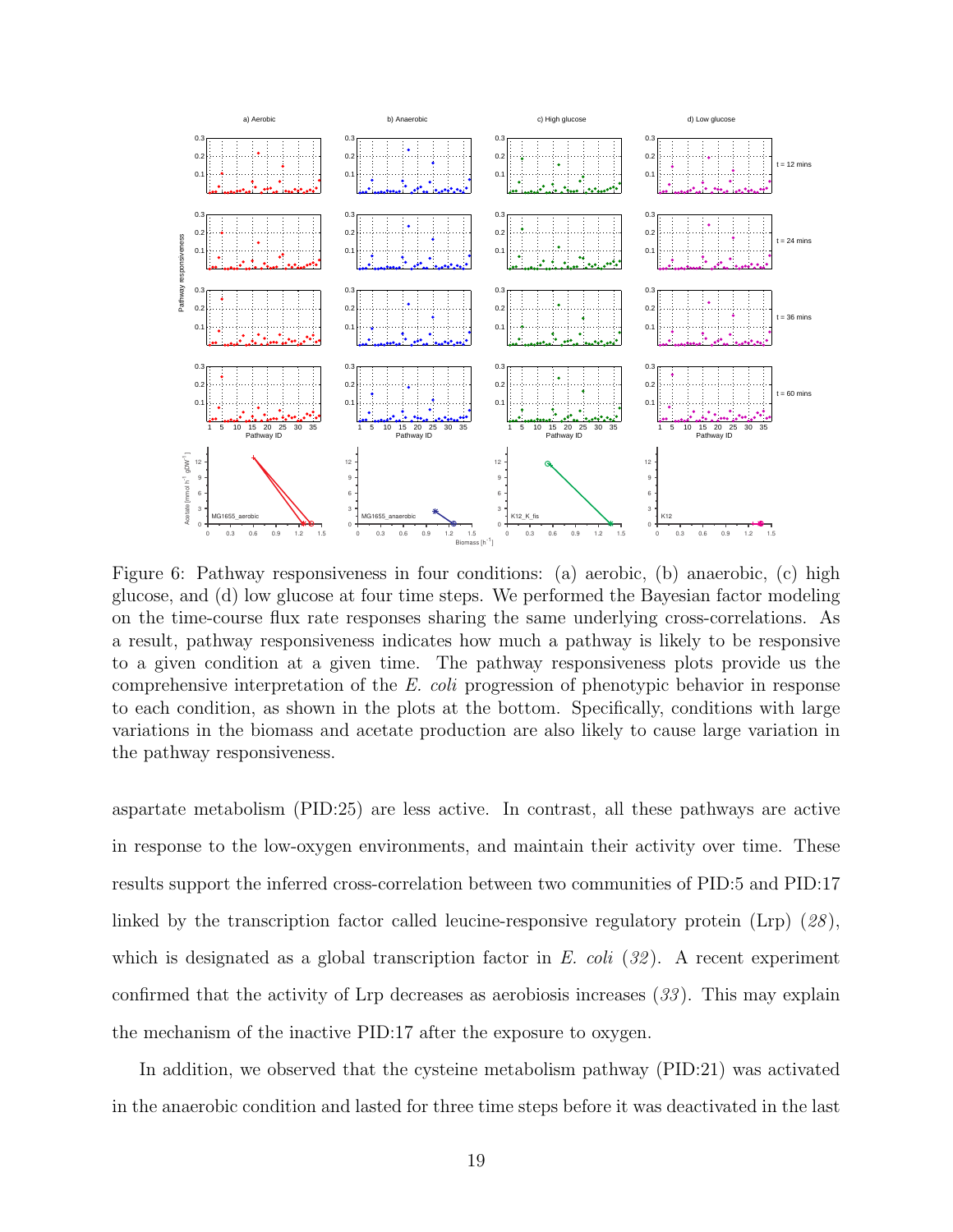time point. The case of cysteine has long been studied in bacteria: although cysteine residues of FNR, another global transcription factor in E. coli  $(32)$ , are alkylated with iodoacetate in permeabilized aerobic or anaerobic conditions, the process takes 50 minutes in anaerobic bacteria and 6 minutes in aerobic bacteria  $(34)$ . Thus, we could not observe that the cysteine metabolism was active at any time steps after six minutes in aerobic bacteria, but we could observe the activation of cysteine pathway at the first three time frames within the first 50 minutes under anaerobic condition.

Different levels of glucose uptake also change pathway activities over time as shown in Figures 6c and 6d. At the early stage of glucose prevalence, the methylglyoxal metabolism pathway (PID:12) was activated, unlike when the bacterium was starved of glucose. Methylglyoxal (MG) is usually synthesized under a condition with low phosphate and high dihydroxyacetone phosphate (DHAP), an environment that occurs most frequently under highglucose settings  $(35)$ . A recent experiment confirmed that the increase of glucose uptake rates result in the temporary excretion of methylglyoxal synthase  $(MgsA)$  (36, 37). As MG accumulation will lead to cell death, E. coli requires a mechanism for MG degradation  $(37)$ . The detoxification of methylglyoxal includes the conversion MG to S-lactoyl glutathione and then to D-lactate by glyoxalase enzymes I and II  $(37)$ . This procedure has also been presented to be the predominant MG detoxification system in E. coli  $(37, 38)$ . This exposition also endorses our discovery about the modest correlation ( $\approx 0.05$ ) between the methylglyoxal metabolism pathway (PID:12) and the glyoxalase metabolism pathway (PID:35), which appears at the top 10% of the inferred sparse cross-correlation network.

## 5 Conclusion

As a result of many recent research efforts to elucidate the relation between genotype and phenotype, we currently have models for a better understanding of the individual components, but arguably a less clear picture of the interactions between the biological components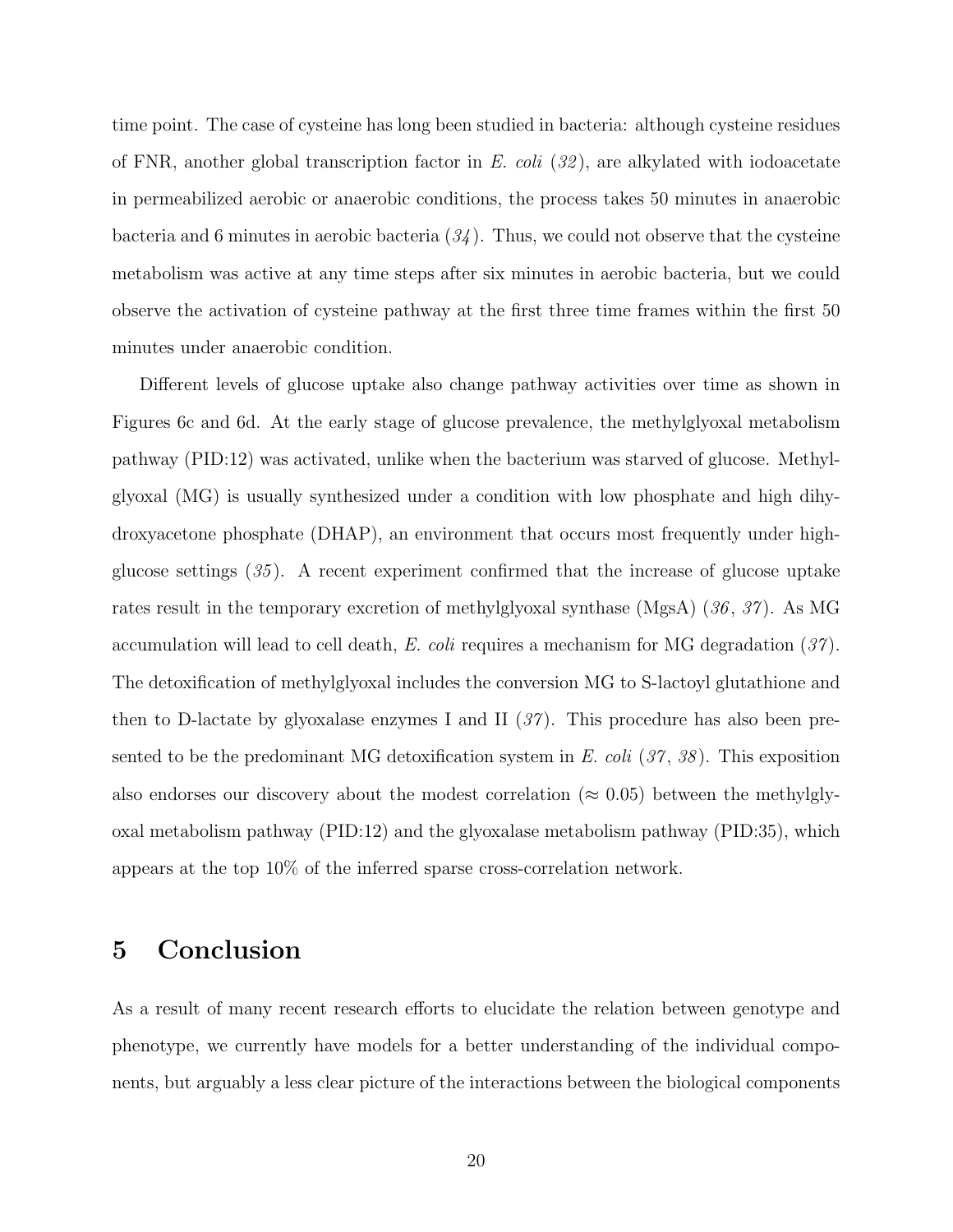that result in a given phenotype  $(10)$ . We still have, moreover, limited knowledge about how to use these models to predict a phenotypic response to a changing environmental condition, due to the lack of comprehensive data across different conditions and accurate training processes performed on the models (39 ). Probabilistic, sometimes rare interactions between molecules and metabolic activation depend on external conditions and may change over time. These interactions and active components give rise to important effects in the bacterial physiology, such as non-linear activation of toggle switches or master regulators.

When a particular bacterial phenotype has to be achieved, some pathways are required to respond more than others. Our idea is to analyze a compendium of experimental conditions to investigate the combinations of pathway activation that will allow the bacterium to mimic the behavior of the desired phenotype. In order to map the environmental changes to the E. coli, we started from the most recent genome-scale metabolic reconstruction  $(20)$  and we used bilevel flux-balance-analysis to modify the constraints on the metabolic fluxes according to the gene expression profile associated with each condition. Each environmental condition is converted into a flux profile and mapped to a single point in a bidimensional objective space, therefore translating dynamic genetic activities into dynamic reactions fluxes. (In this paper we focused on the acetate-biomass space, but the methodology is readily applicable to any multidimensional space by extending bilevel FBA to many-level FBA.)

At this step, thousands of reaction flux rates for each experimental condition would need a lot of expertise and manual work for their interpretation. We therefore summarized the reaction fluxes by developing a Bayesian factor model able to identify the pathway responsiveness, representing the responsive degree of each pathway under each environmental condition. Our method is also able to achieve a systematic prediction of E. coli metabolic pathway responses to time-varying signals. The Bayesian factor model simultaneously elucidates all the pathway-pathway interactions (pathway cross-correlations), which are also the underlying process behind the pathway activation at each time step. While the activation of some metabolic pathways is kept at the same level, other pathways fluctuate as part of the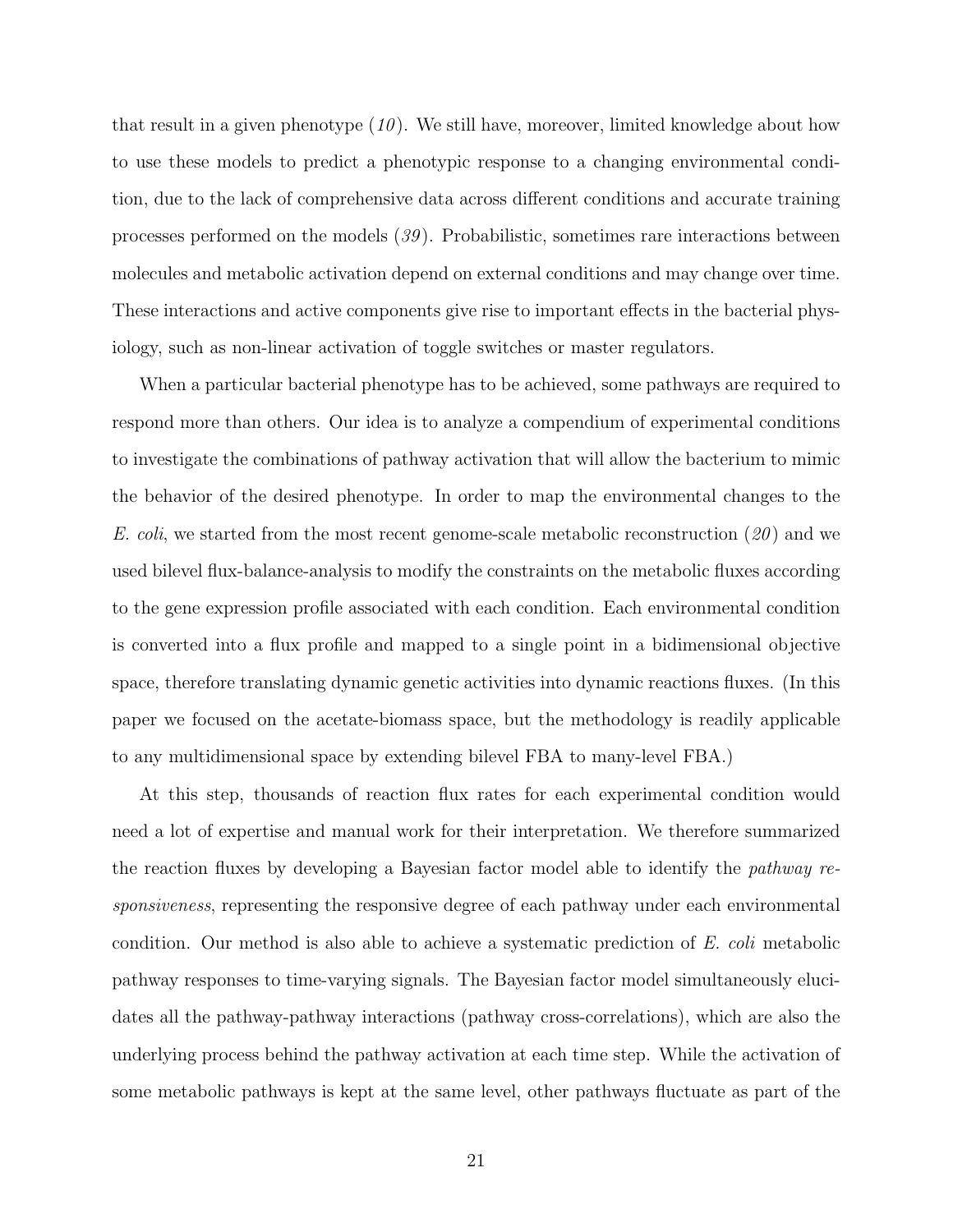global response to the fluctuating environment.

While the cross-correlations are considered an intrinsic property of the E. coli metabolic network, and thus being computed globally, the degrees of responsiveness depend on the particular environmental conditions at each time step. This characterizes the temporal progression of pathway activation, throughout the time series, in response to given stimuli. Instead of considering a single condition a time, performing the analysis across all conditions provides insights into pathway connectivity and pathway islands that rarely co-activate with others. Pathway activation profiles allows different conditions in which the E. coli responds similarly to be clustered. This is also advantageous for discovering alternative antibiotic treatments by replacing stimuli with different chemicals  $(40)$ . Many interesting applications can be implemented from the particular pathway cross-correlations predicted from a set of environmental experiments. For instance, they facilitate the prediction of bacterial behaviors in specific situations involving reciprocal action or influence between different organisms, e.g. the interaction between bacteria and plants in mycorrhiza, or sepsis and health conditions (e.g. gut microbiota). Our results can also help to shed light on why different conditions can show the same response in a given multi-objective output space. Finally, assessing the pathway correlations with our framework can indicate an *operating distance* between pathways, thus enhancing the current knowledge of the metabolic network and providing foundations of methodological value for analyzing multi-omic data.

#### Acknowledgement

This work is supported by the EU Mission T2D project. NP acknowledges the Royal Thai Government Scholarship.

#### Supporting Information Available

Supplementary Table 1. Flux rates obtained as output of the augmented FBA for the 466 experimental conditions.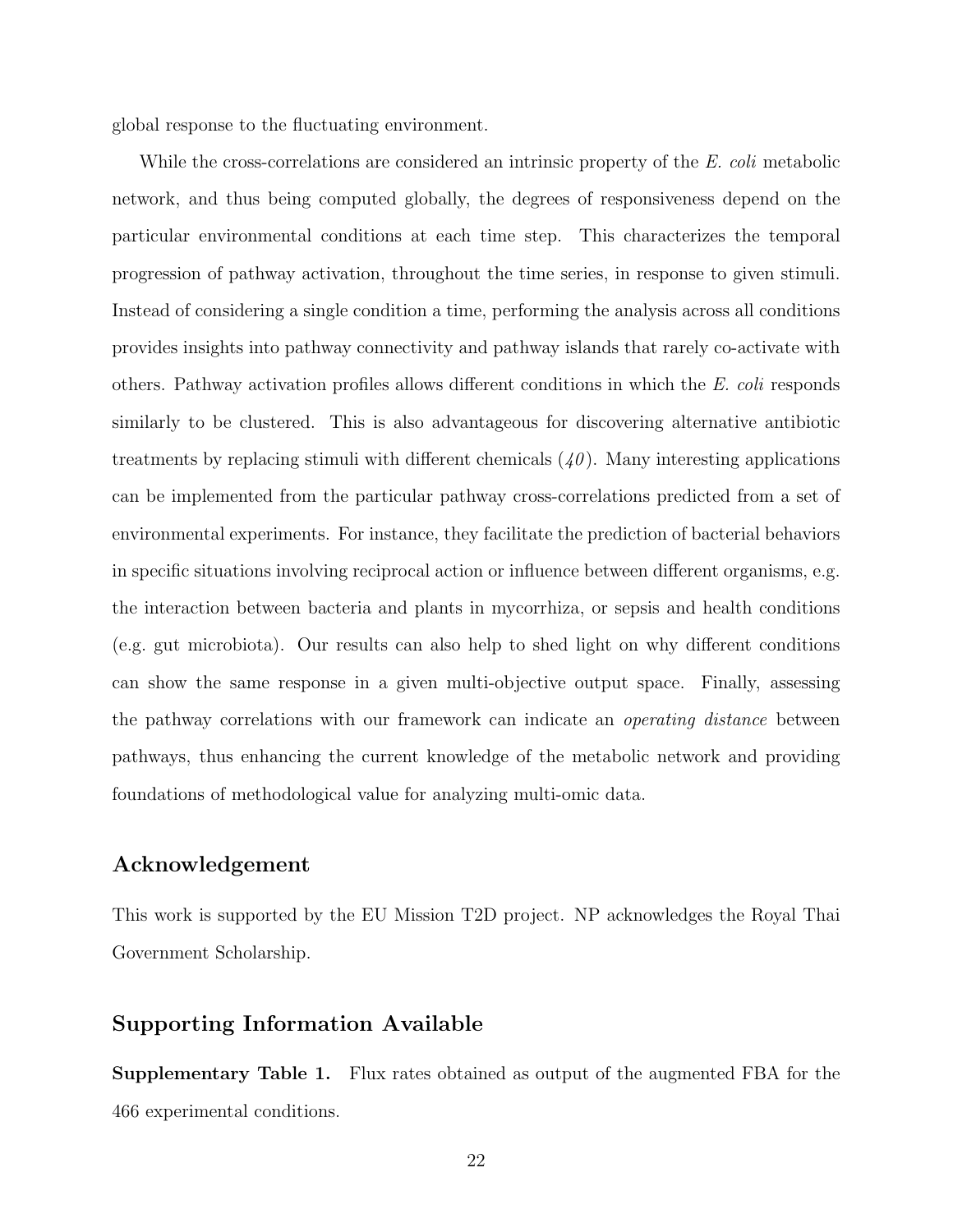Supplementary Table 2. Pathway cross-correlations inferred by the Bayesian factor model.

Supplementary Table 3. Pathway responsiveness to the 466 experimental conditions and the 41 conditions at four time steps, resulted from the Bayesian factor modeling. This material is available free of charge via the Internet at http://pubs.acs.org/.

#### References

- 1. Subramanian, A., Tamayo, P., Mootha, V. K., Mukherjee, S., Ebert, B. L., Gillette, M. A., Paulovich, A., Pomeroy, S. L., Golub, T. R., and Lander, E. S. (2005) Gene set enrichment analysis: a knowledge-based approach for interpreting genome-wide expression profiles. Proceedings of the National Academy of Sciences of the United States of America 102, 15545–15550.
- 2. Hood, L. (2013) Systems biology and p4 medicine: past, present, and future. Rambam Maimonides medical journal 4, e0012.
- 3. Wang, T., Gu, J., Yuan, J., Tao, R., Li, Y., and Li, S. (2013) Inferring pathway crosstalk networks using gene set co-expression signatures. Mol. BioSyst. 9, 1822–1828.
- 4. Li, Y., Agarwal, P., and Rajagopalan, D. (2008) A global pathway crosstalk network. Bioinformatics 24, 1442–1447.
- 5. Pratanwanich, N., and Lio', P. (2014) Molecular biosystems  $DOI:10.1039/c4mb00014e$ .
- 6. Pan, X.-H. (2012) Pathway Crosstalk Analysis Based on Protein-protein Network Analysis in Ovarian Cancer. Asian Pacific Journal of Cancer Prevention 13, 3905–3909.
- 7. Kim, H. U., Kim, T. Y., and Lee, S. Y. (2011) Framework for network modularization and Bayesian network analysis to investigate the perturbed metabolic network. BMC systems biology 5, S14.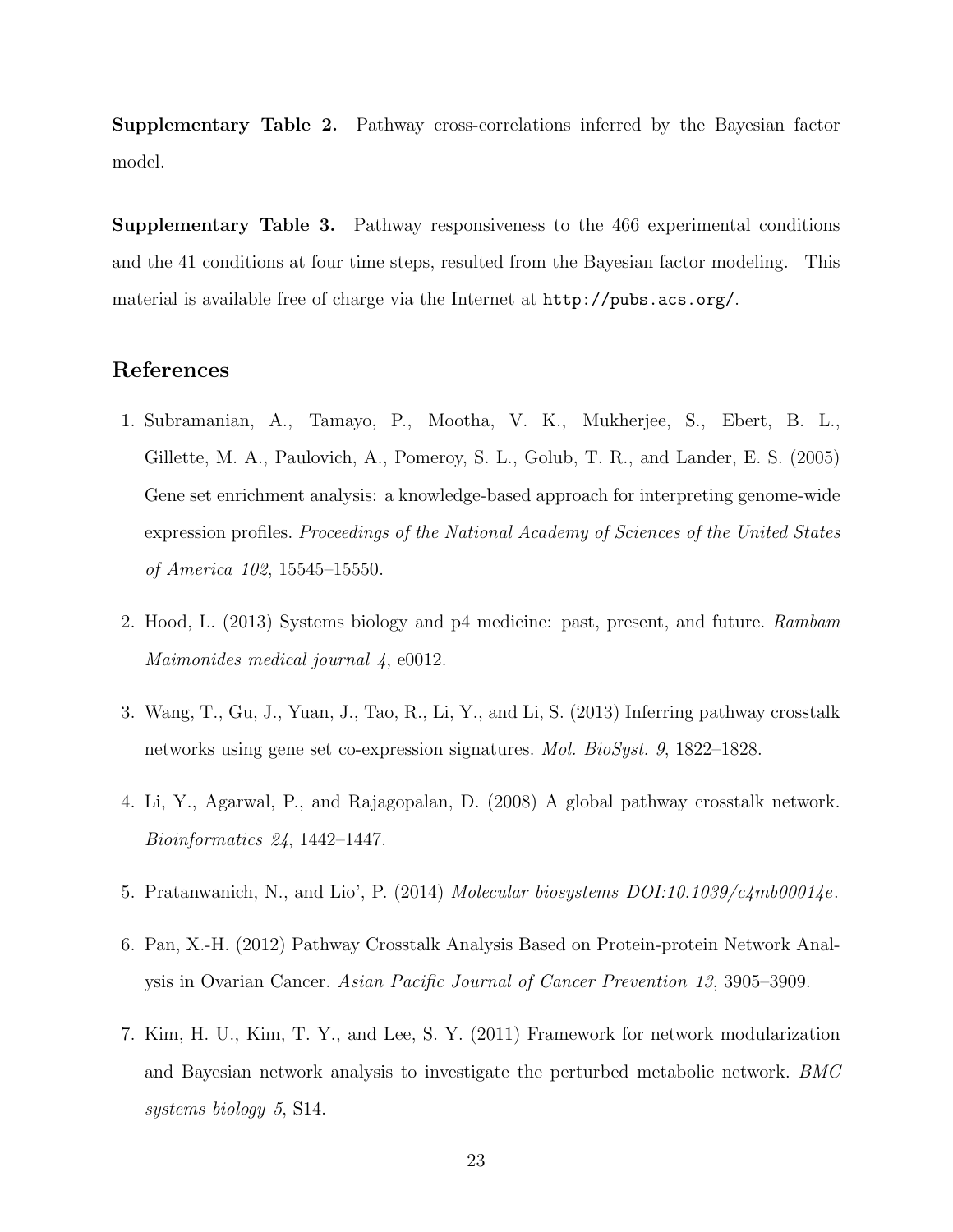- 8. Scott, M., Gunderson, C., Mateescu, E., Zhang, Z., and Hwa, T. (2010) Interdependence of cell growth and gene expression: origins and consequences. Science 330, 1099–1102.
- 9. Lee, D., Smallbone, K., Dunn, W., Murabito, E., Winder, C., Kell, D., Mendes, P., and Swainston, N. (2012) Improving metabolic flux predictions using absolute gene expression data. BMC Systems Biology 6, 73.
- 10. Bordbar, A., Monk, J. M., King, Z. A., and Palsson, B. O. (2014) Constraint-based models predict metabolic and associated cellular functions. Nature Reviews Genetics 15, 107–120.
- 11. von Kamp, A., and Klamt, S. (2014) Enumeration of smallest intervention strategies in genome-scale metabolic networks. PLoS computational biology 10, e1003378.
- 12. Chindelevitch, L., Trigg, J., Regev, A., and Berger, B. (2014) An exact arithmetic toolbox for a consistent and reproducible structural analysis of metabolic network models. Nature communications 5 .
- 13. Edwards, J. S., Covert, M., and Palsson, B. (2002) Metabolic modelling of microbes: the flux-balance approach. Environmental Microbiology 4, 133–140.
- 14. Angione, C., Carapezza, G., Costanza, J., Lió, P., and Nicosia, G. (2013) Pareto optimality in organelle energy metabolism analysis. IEEE/ACM Transactions on Computational Biology and Bioinformatics (TCBB) 10, 1032–1044.
- 15. Costanza, J., Carapezza, G., Angione, C., Lió, P., and Nicosia, G. (2012) Robust design of microbial strains. Bioinformatics 28, 3097–3104.
- 16. Angione, C., Costanza, J., Carapezza, G., Lió, P., and Nicosia, G. (2013) A design automation framework for computational bioenergetics in biological networks. Molecular BioSystems 9, 2554–2564.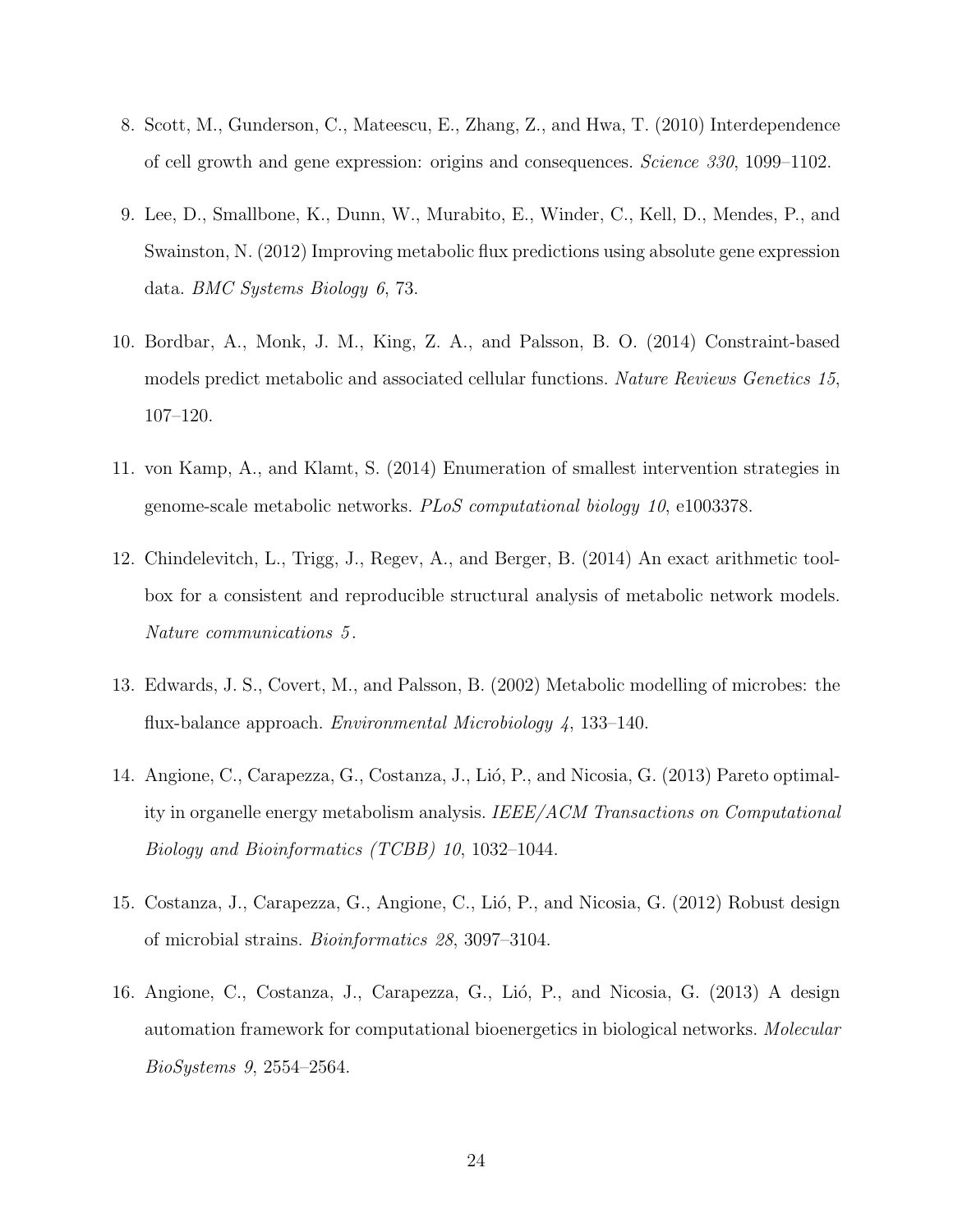- 17. Potera, C. (2005) Making succinate more successful. Environmental health perspectives A833–A835.
- 18. Dittrich, C. R., Bennett, G. N., and San, K.-Y. (2005) Characterization of the Acetate-Producing Pathways in Escherichia coli. Biotechnology progress 21, 1062–1067.
- 19. Faith, J. J., Driscoll, M. E., Fusaro, V. A., Cosgrove, E. J., Hayete, B., Juhn, F. S., Schneider, S. J., and Gardner, T. S. (2008) Many Microbe Microarrays Database: uniformly normalized Affymetrix compendia with structured experimental metadata. Nucleic acids research 36, D866–D870.
- 20. Orth, J., Conrad, T., Na, J., Lerman, J., Nam, H., Feist, A., and Palsson, B. (2011) A comprehensive genome-scale reconstruction of Escherichia coli metabolism2011. Molecular systems biology 7, 535.
- 21. Mar, J. C., Matigian, N. A., Mackay-Sim, A., Mellick, G. D., Sue, C. M., Silburn, P. A., McGrath, J. J., Quackenbush, J., and Wells, C. A. (2011) *PLoS genetics* 7, e1002207.
- 22. Firczuk, H., Kannambath, S., Pahle, J., Claydon, A., Beynon, R., Duncan, J., Westerhoff, H., Mendes, P., and McCarthy, J. E. (2013) An in vivo control map for the eukaryotic mRNA translation machinery. Molecular systems biology 9, 635.
- 23. Paltanea, M., Tabirca, S., Scheiber, E., and Tangney, M. Logarithmic Growth in Biological Processes. Computer Modelling and Simulation (UKSim), 2010 12th International Conference on. 2010; pp 116–121.
- 24. Guimaraes, J. C., Rocha, M., and Arkin, A. P. (2014) Transcript level and sequence determinants of protein abundance and noise in Escherichia coli. Nucleic acids research 42, 4791–4799.
- 25. Cs´ardi, G., Franks, A., Choi, D. S., Airoldi, E. M., and Drummond, D. A. (2014) Accounting for experimental noise reveals that mRNA levels, amplified by post-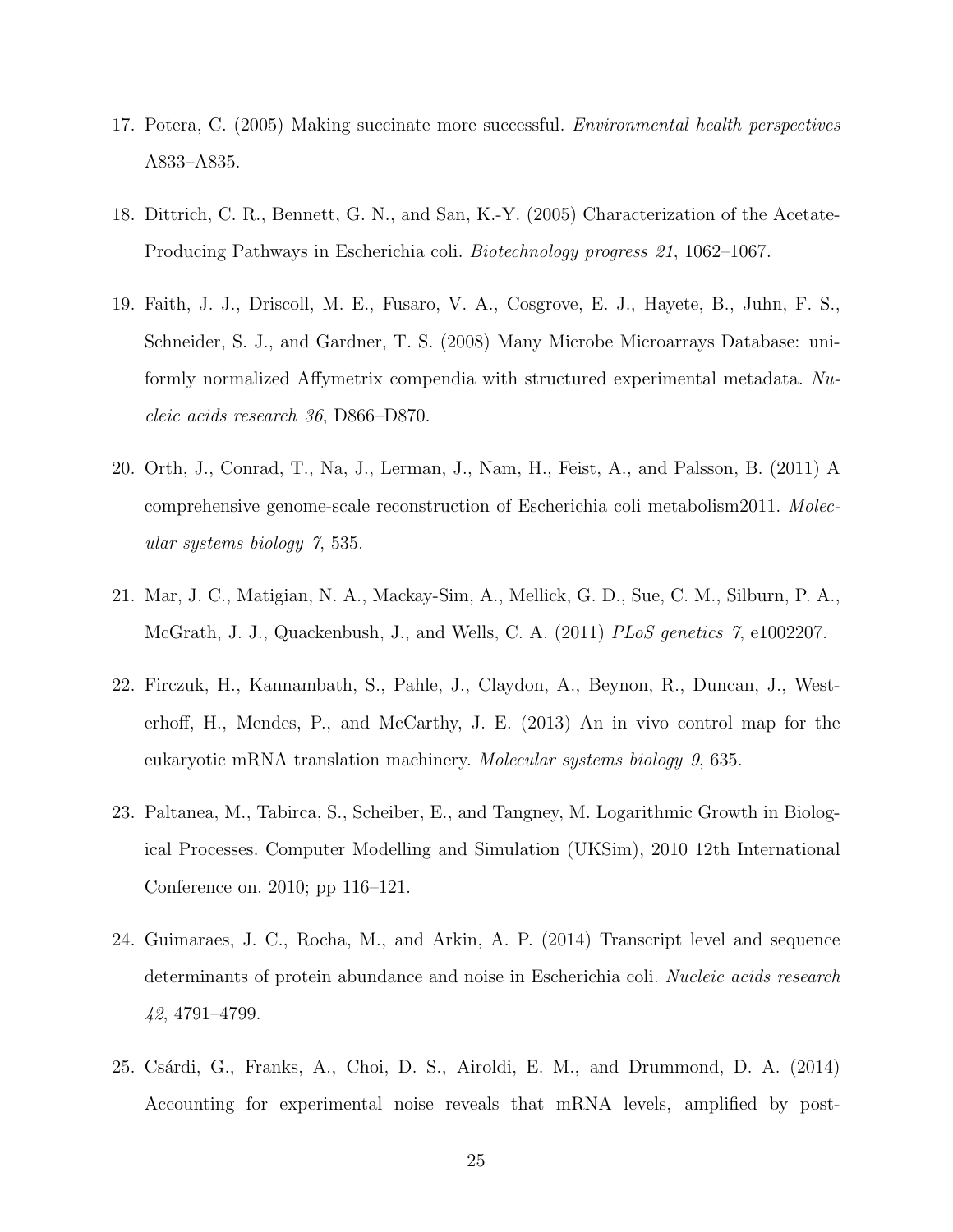transcriptional processes, largely determine steady-state protein levels in yeast. bioRxiv 009472.

- 26. Rue, H., and Held, L. Gaussian Markov random fields: theory and applications; CRC Press, 2005.
- 27. Wu, G. (2009) Amino acids: metabolism, functions, and nutrition. Amino acids 37, 1–17.
- 28. Faith, J. J., Hayete, B., Thaden, J. T., Mogno, I., Wierzbowski, J., Cottarel, G., Kasif, S., Collins, J. J., and Gardner, T. S. (2007) Large-scale mapping and validation of Escherichia coli transcriptional regulation from a compendium of expression profiles. PLoS biology 5, e8.
- 29. Kleman, G. L., and Strohl, W. R. (1994) Acetate metabolism by Escherichia coli in high-cell-density fermentation. Applied and environmental microbiology 60, 3952–3958.
- 30. Wolfe, A. J. (2005) The acetate switch. Microbiology and Molecular Biology Reviews 69, 12–50.
- 31. Kotte, O., Volkmer, B., Radzikowski, J. L., and Heinemann, M. (2014) Phenotypic bistability in Escherichia coli's central carbon metabolism. Molecular systems biology 10.
- 32. Martınez-Antonio, A., and Collado-Vides, J. (2003) Identifying global regulators in transcriptional regulatory networks in bacteria. Current opinion in microbiology 6, 482–489.
- 33. Rolfe, M. D., Ocone, A., Stapleton, M. R., Hall, S., Trotter, E. W., Poole, R. K., Sanguinetti, G., and Green, J. (2012) Systems analysis of transcription factor activities in environments with stable and dynamic oxygen concentrations. Open biology 2, 120091.
- 34. Trageser, M., and Unden, G. (1989) Role of cysteine residues and of metal ions in the